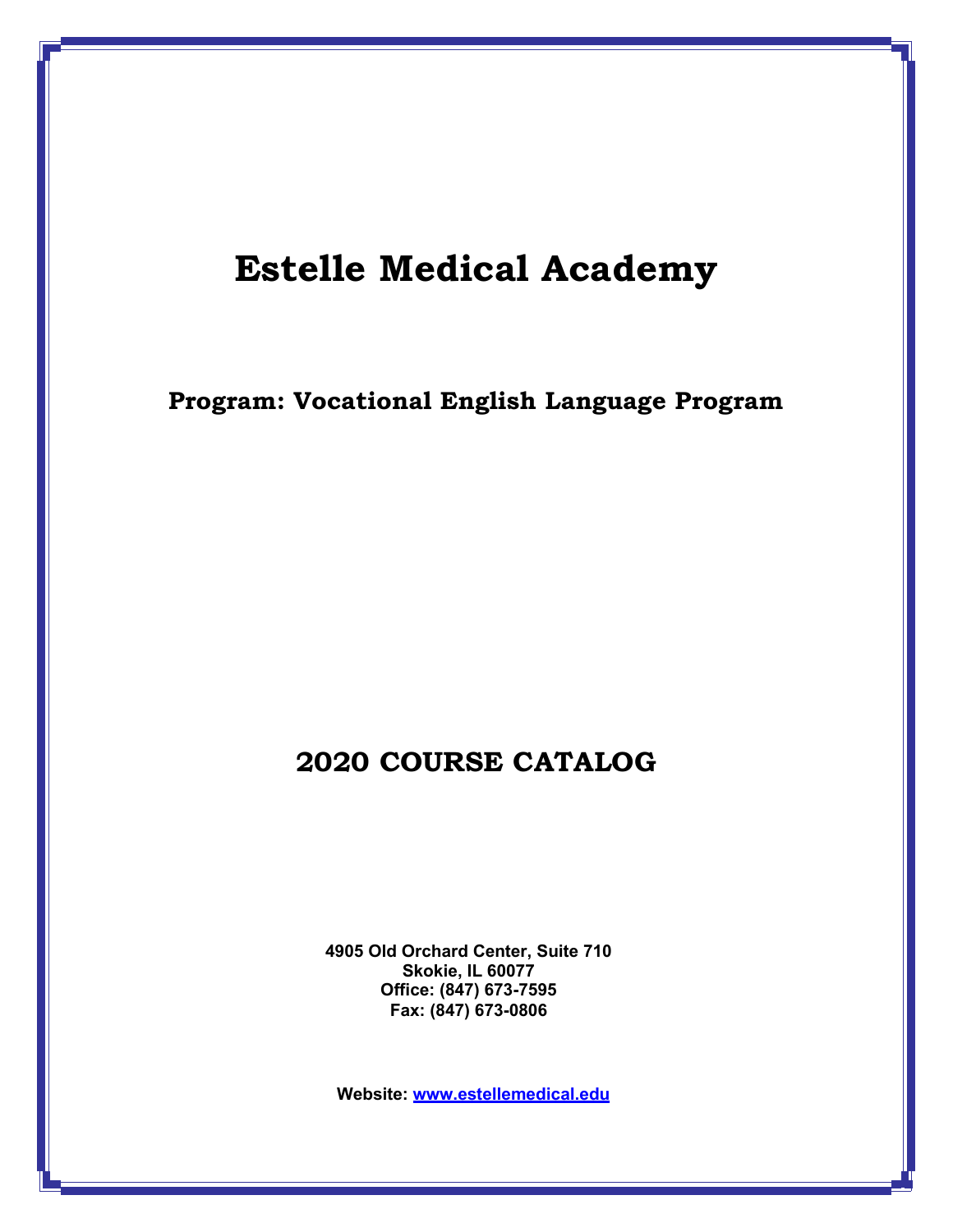### **About This Catalog**

Estelle Medical Academy certifies that the information contained in this publication is current and correct. The information contained in this catalog became effective on January 1st, 2014. The purpose of this Catalog is to familiarize applicants and others with the programs and policiesoftheEstelleMedicalAcademy(EMA).If changes are made to the information in this Catalog, an update will be made available.

From time to time, it may be necessary or desirable for EMA to make changes to this catalog due to the requirements and standards of the school's accrediting body, state licensing agency or U.S. Department of Education, or due to market conditions, employer needs or other reasons.

Estelle Medical Academy is not responsible for any statement of our policies, job placement activity, and references to our curriculum or the facility that is not directly discussed in this School Catalog.

EMA reserves the right to add, delete or improve upon any class or program. An ensuing change in tuition rates will not affect students already enrolled in a program, and who have been continuously enrolled since signing an Enrollment Agreement.

The catalog version that is current at the time of the student's enrollment is the governing document for that student, providing enrollment has been continuous.

### **Accreditation**

Estelle Medical Academy is institutionally accredited by:

**Accrediting Bureau of Health Education Schools (ABHES),** 7777 Leesburg Pike, Suite 314N, Falls Church, VA 22043, 703‐917‐9503, a national accrediting agency recognized by the United States Department of Education. However, the programs listed in this catalog have not yet been approved, evaluated or accredited by ABHES or any other accrediting agency.

### **Approvals and Memberships**

Estelle Medical Academy is approved by the "Division of Private Business and Vocational Schools of the Illinois Board of Higher Education."

#### **Approvals and Memberships continued**

• *Illinois State Board of Higher Education.*  EMA has a Certificate of Approval to operate as a Private Business and Vocational School. This approval is renewed annually.

### **History**

The School first opened its doors in October of 1997 in Skokie, Illinois. EMA started with just two instructors and the first class consisted of eight students. The School's commitment to excellence in education was immediately recognized by the community, and the School grew and became a thriving educational center. In 2006 EMA opened a non‐main campus in Las Vegas, Nevada.

In the last 16 years the School graduated over 2000 healthcare professionals. Between the two campuses EMA employs fourteen instructors and eight members of staff.

# **Ownership and Legal Control**

Estelle Medical Academy is a private company incorporated in Cook County, Illinois. The principal and controlling shareholder is Oleg Vologin, who serves as the Chairman of the Board and President of the School.

### **Officers**

Mr. Oleg Vologin, LMT, President, Secretary/Treasurer

### **Mission, Purpose and Objectives**

Estelle Medical Academy is a postsecondary institution dedicated to providing affordable career‐focused training in healing arts. The School is committed to staying abreast of the changes and trends in the healthcare field, and offers instruction in various modalities to ensure that graduates have a wide range of occupational skills, techniques and knowledge with which to begin their careers. The School is intricately involved with creating an atmosphere conducive to the interchange of ideas while instilling a high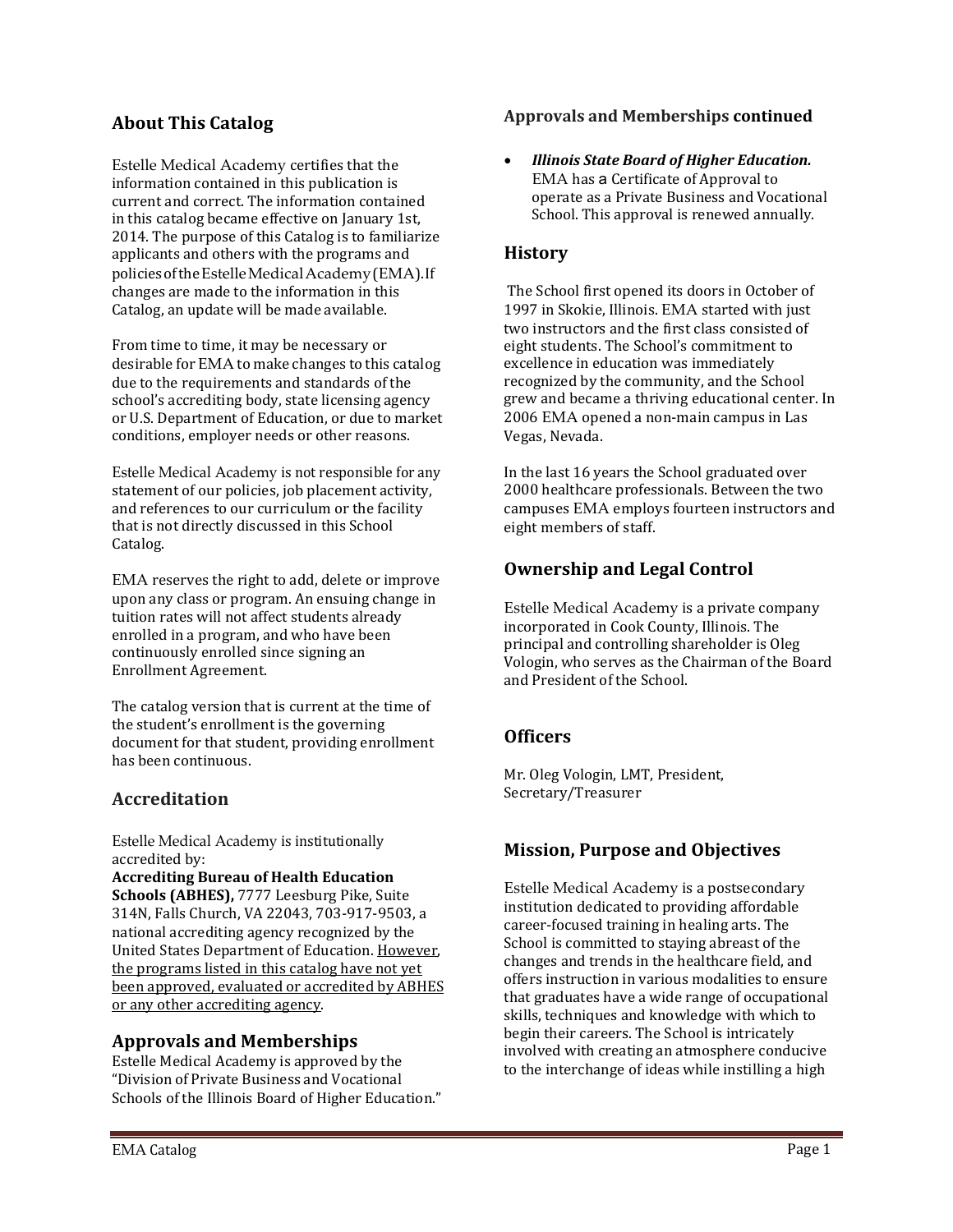degree of ethics and professionalism in the student.

# **Philosophy and Goals**

The Estelle Medical Academy values the inherent worth of each individual, whether he/she is a student, an employee or a graduate. EMA believes in intellectual freedom and respect for individual belief systems as well. We encourage self‐ expression and creativity, and assist students in their personal and professional growth. Our approach to healthcare education reflects the physical, intellectual and spiritual components of holistic development.

# **School Highlights**

- Graduates of *EMA* have entered into secure and unsubsidizedemployment.
- $\triangleright$  Since 1997, more than 2000 students have graduated from EMA.
- $\triangleright$  The School provides job placement services to graduates with follow‐up conducted at regular intervals for twelve months following program completion. Graduate and Employer satisfaction is evaluated as part of the School's commitment to continuous improvement.

## **School Location, Facilities and Equipment**

Estelle Medical Academy (EMA) is located at 4905 Old Orchard Center, Suite 710, Skokie, IL 60077. The school occupies a modern office space at the Old Orchard Professional building, that is conveniently located just 1/3 mile from I‐94 Expressway (exit Old Orchard Road East) and walking distance from the bus station. Free student parking is available.

EMA provides students with modern, well‐lit, climate‐controlled and spacious classrooms conducive to learning. The school facility encompasses almost 3000 square feet of space. There are three large classrooms to accommodate both lecture and laboratory.

There is a student lounge, with a refrigerator, a water cooler, a coffee maker, and a microwave. This institution, the facilities it occupies, and the equipment it utilizes fully comply with any and all federal, state, and local ordinances and regulations, including those requirements as to fire safety, building safety, and health.

# **Office Hours**

Estelle Medical Academy's office is open from 9:30 am to 8:00 pm, Monday through Friday. Saturday and Sunday hours are from 10:00 am to 2:00 pm. The School is closed during the following holidays: New Year's Day, Memorial Day, Independence Day, Labor Day, Thanksgiving and Christmas.

# **Library**

The EMA library offers students the opportunity to do research for course assignments, investigate career opportunities, and keep abreast of current issues through the use of electronic resourcesand professional publications such as periodicals, books and newspapers. The library contains over 150 books, and a number of videotapes and DVDs on the subjects of anatomy and physiology, healthcare, and fitness and wellness. There are periodicals and references, and books are available for check out on a daily basis. A personal computer with broadband internet connection is available to students for research purposes.

# **Faculty**

The faculty members are the keystone of Estelle MedicalAcademy'squality.Membersofthefaculty have industry or professional experience,together with appropriate academic credentials. The faculty brings a high level of professionalism to the classroom and is recognized by their academic and industry peers. Through the guidance of the faculty, theoretical, practical and creative applications are addressed in the curricula and reinforced by interaction with professionals in the industries.

Faculty members are dedicated to academic achievement, to professional education, to individual attention, and to the preparation of students for their careers in health care. In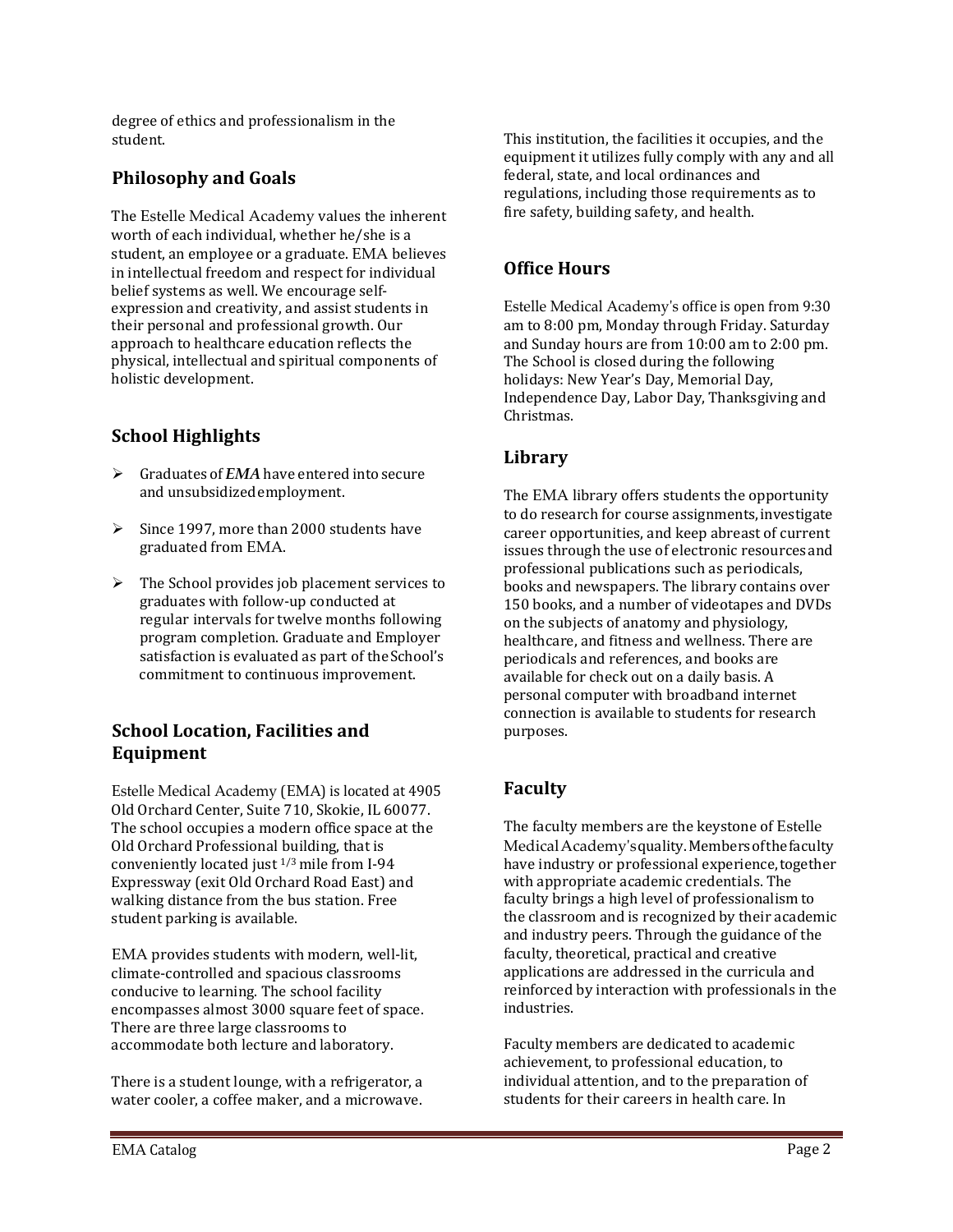essence, the faculty practices what they teach. It is through personal attention that students reach their potential, and it is the dedicated faculty who provide the individual guidance necessary to assure every student that his/her time in class is well spent.

# **Admissions Requirements**

#### *General Requirements*

- Applicants must be at least 18 yearsof age.
- Candidates for enrollment in *EMA must be high school graduates and* possess a high school Diploma or the recognized equivalent (i.e., a General Education Development "GED" Certificate) prior to enrollment. A Statement of High School Graduation may be accepted when an actual copy of transcript or diploma isnot available and cannot be obtained due to certain circumstances.
- Candidates must satisfactorily *complete all admissions requirements*, including submitting *accurate and complete Application for Admission and other required documentation* (i.e*. proof of high school graduation, or transcript, copy of valid driver's license or other form of identification, or a copy of Social Security Card*). Such records and documentation become the property of *EMA,* and will not be returned to the applicant. Applicants who fail to provide accurate information may not be considered for admission.
- Specific requirements must be met for programs funded by the State or private industries.
- Prior to signing the application for Admission or Enrollment Agreement, each Candidate must meet with a representative of the Administration of EMA and must*tour the facility and view the textbooks before enrolling*.
- Due to the nature of the training, all applicants must be in good health, and capable of effectively meeting the physical

demands of working in the healthcare environment. Upon acceptance and prior to beginning classes, the student is required to provide a signed *Statement of General Health***.**

- All applicants must successfully pass a Pre‐Entrance Oral Interview, conducted by the Administration of EMA
- Applicant must read and sign the Enrollment Agreement, which outlines the details and obligations of the student and the School, and acknowledges the applicant's understanding of the contents of the School's Catalog.
- Applicant must pay a \$100.00 Registration Fee.
- A former student, who did not complete the program of study and/or has been terminated or withdrawn from the program, is required to reapply for admission. The readmission policy is included in this catalog. A readmitted student is governed by the catalog current at the time of the readmission.
- The applicant must display a genuine desire to become part of a learning atmosphere with the ability andaptitude to succeed in theclassroom.

# **Admissions Process**

The enrollment of applicants, who have satisfied the admission requirements, will be on a first come, first served basis. Should there be more applicants than space available, the remaining applicants will be placed on a waiting list for the next class.

Interested applicants must schedule an appointment for an interview with the Administration of the School, and a tour of the facility. The applicant must pass the interview by demonstrating that he/she has the maturity and ability to successfully complete the program and become employed in an entry‐level position.. Proof of high school graduation, and other documentation, as described in the Admissions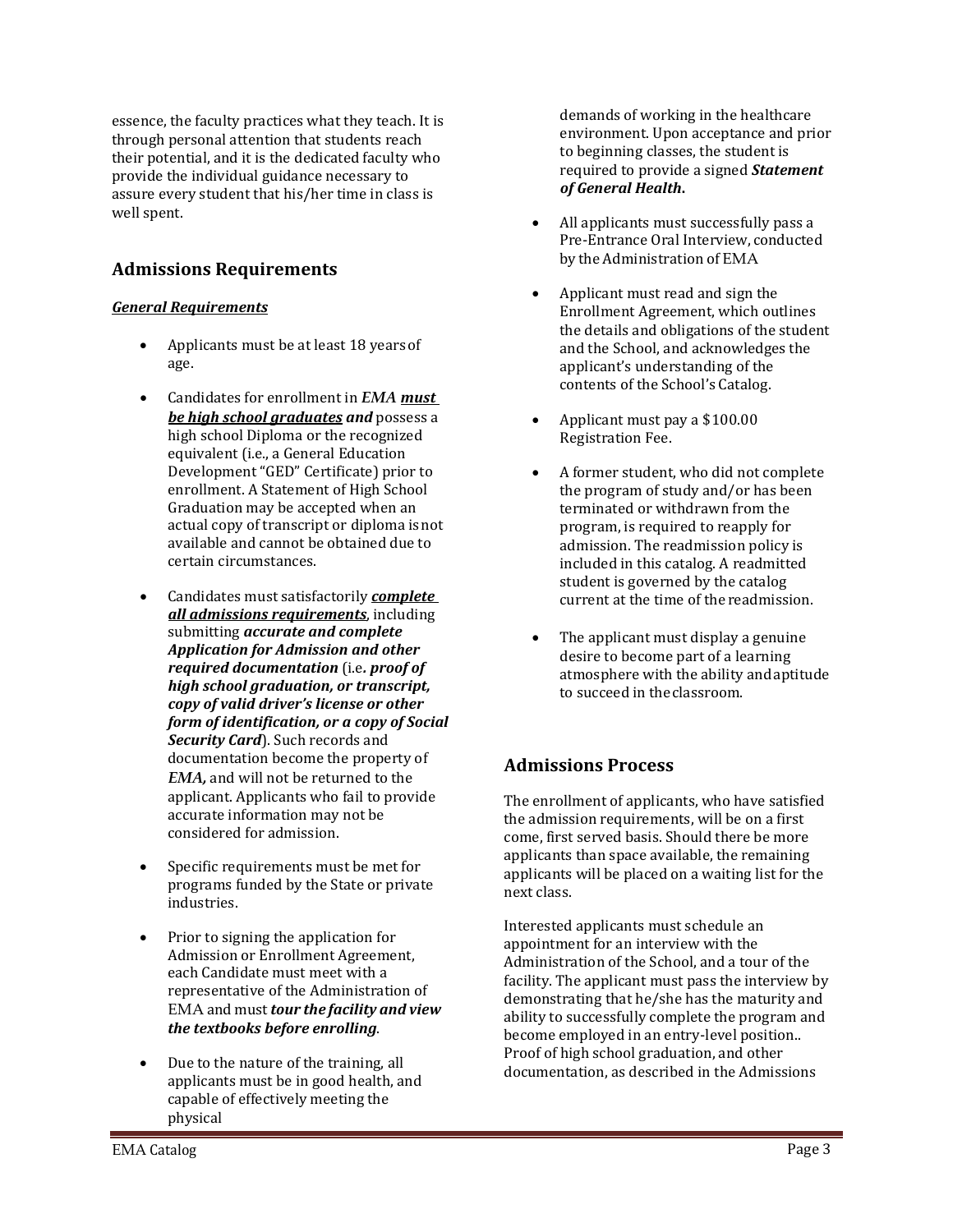Requirements, must be provided at the time of the oral interview, or before.

*EMA* offers admission to its programs to applicants who qualify in accordance with published admission standards. Admission is contingent upon the evaluation of proof of high school graduation, an interview with the Administration, and meeting all published admission standards.

The applicant must complete an Application for Admission, and submit it on or before the date of the scheduled interview with a representative of the School. The applicant may request an Application by contacting the School at the address listed in this Catalog.

Prior to signing the Enrollment Agreement, the applicant must read and be familiar with the contents of the School Catalog.

The following items must be submitted and satisfactorily completed prior to the start of the program:

- 1. Applicant must complete an *Applicationfor Admission*.
- 2. Applicant must provide *evidence of high‐ school graduation* or a copy of *scores on General Education Development* (GED) Test that demonstrate the exam waspassed.
- 3. Applicant must sign an *Enrollment Agreement*.
- *4.* Applicant must pay a *RegistrationFee.*
- 5. Applicant must complete and sign a *Statement of General Health.*
	- 6. Applicant must complete an *Emergency Medical Care Form*.

The selection of students is based on satisfactory completion of all the admissions requirements. Students, who are accepted for enrollment, as well as those who are not accepted, will be notified prior to the start date.

# **Equal Opportunity Statement**

Estelle Medical Academy does not discriminate on any basis, including sex, age, race,

national origin, creed, religion, disability or sexual orientation. EMA complies with the provisions of Title 1 of the Civil Rights Acts of 1964 and 1974, the Rehabilitation Act of 1973, the American Disabilities Act and all amendments therein.

### **Transfer of Credit**

EMA may accept credits from other institutions accredited by an agency recognized by the United States Department of Education (USDE) or the Council for Higher Education Accreditation (CHEA). EMA will consider the transfer of credits for completed coursework from such institutions, provided such credit is substantiated by a transcript, and is submitted for evaluation at least five (5) days prior to the start of the program.

To be eligible for transfer of credit to the School, students must have successfully completed the coursework within the past five years, and have earned at least a grade of 'C' in each course being transferred. If the coursework of the completed credit is found to be obsolete, the applicant may be required to update the credit. Coursework content of the completed credit must be considered comparable to the level of the coursework of EMA' programs. Some coursework at EMA may have requirements that cannot be satisfied by examination or transfer credit.

No more than 25 percent of coursework from another institution may be transferred into EMA. The Director has the final authority in determining which coursework can be satisfied by transfer of credit.

Transfer credit will be considered for related previous education completed in:

- Accredited vocational or licensed Health Careers Schools.
- Other related courses, e.g. Medical Terminology, Anatomy andPhysiology.

Applying students may be required to take a written examination and/or perform specific procedures to demonstrate the required knowledge and skill, in order to be granted transfer credit. EMA may grant the student advanced standing in his/her selected program as a result of acceptance of transfer credit.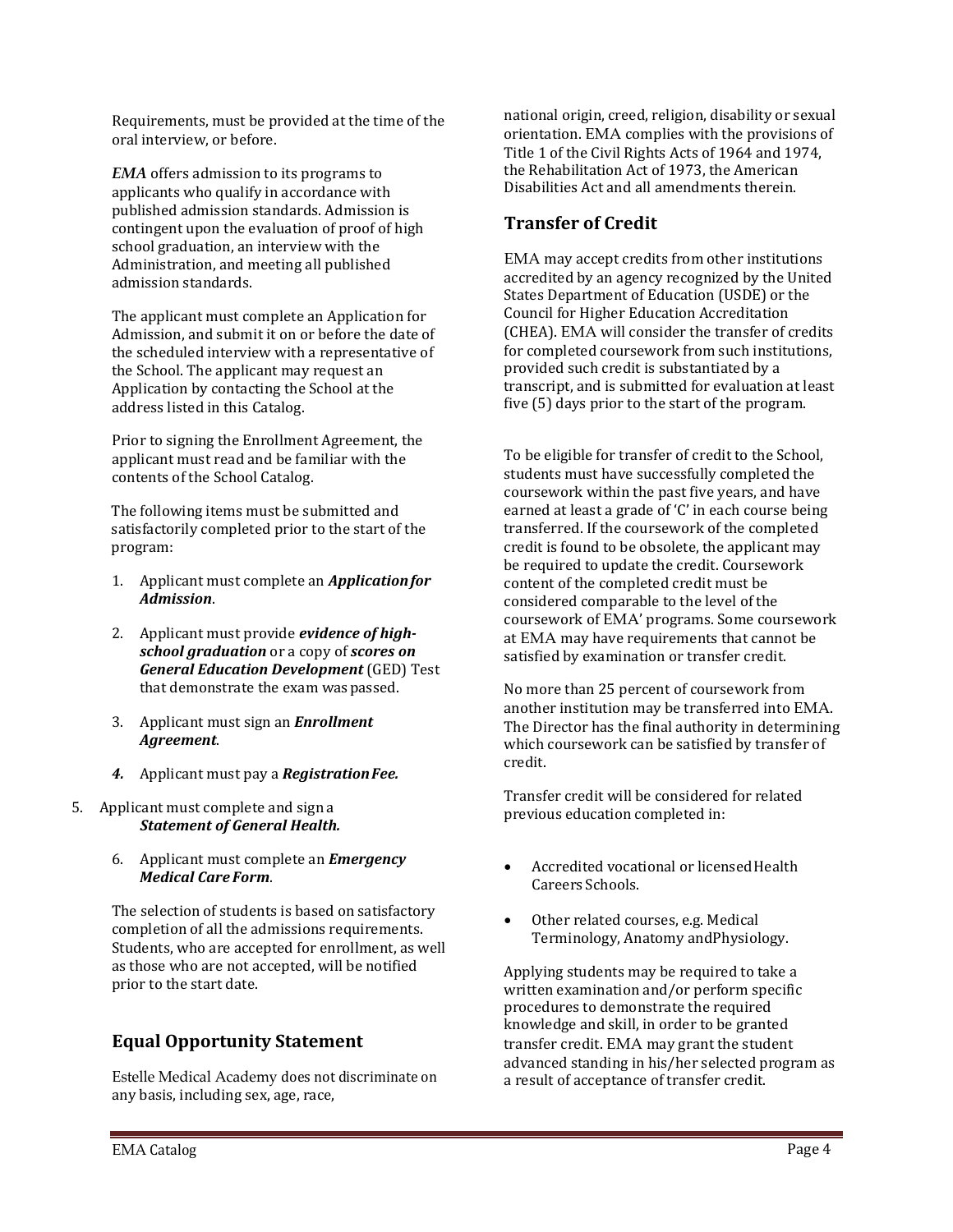If course requirements are satisfied by transfer credit from another college, tuition will be adjusted accordingly, and advanced standing will be granted to the student.

The School does not award credit for experiential learning.

# **Challenge Credit**

Prior to a student beginning a course, Estelle Medical Academy will consider giving credit by examination, for certain courses, to those applicants that have relevant knowledge and/or skills acquired through prior training and education. Students may challenge a maximum of two courses.

Credit shall be determined by successful completion of a comprehensive written and/or practical examination. Successful passing of examinations requires a grade of 'B' or better, and demonstration of the requisite practical skills. Interested students should contact the Director for scheduling of examinations. The Director will determine applicability on an individual basis,and will evaluate prior coursework, and grades received. If course requirements are satisfied by an examination, a student will be entitled to a tuition credit.

# **Transfer of Credit from Estelle Medical Academy**

Transfer of credit from EMA to another institution is entirely up to the receiving institution. EMA does not guarantee that another school willaccept any of its credits. EMA will provide academic information, in the form of a transcript, to the receiving school at the written request of the student. Students wishing to transfer credits to another school should contact the school to determine its policy of accepting credits from the Estelle Medical Academy.

# **Requirements for Graduation**

EMA' students will qualify to graduate when they meet the program requirements as listed in this catalog. Graduates will receive the appropriate Diploma if the following requirements have been met:

- 1. All required courses in the student'sprogram have been satisfactorily completed and all program requirements have been satisfactorily fulfilled;and
- 2. A minimum grade of 70% (grade point average of 2.0) has been earned in all theory and clinical and laboratory coursework;and
- 3. All 610 clock hours of the program have been completed within the maximum time frame allowed: 150% of the normal programlength, and the Standards of Satisfactory Academic Progress, as described in the Catalog, have been met by student; and
- 4. Attendance of at least 85% of all scheduled classes has been attained for the total program;
- 5. All financial obligations due the School have been satisfied and tuition is paid in full. If a student's account is sent to collections for non‐payment, the student will not be eligible to receive a Certificate, transcript or school completion form; and
- 6. All meetings and requirements with the various Administrative Departments (Financial Services, Placement) havebeen completed satisfactorily; and

# **Diploma Awarded Upon Graduation**

When all requirements for graduation are successfully completed, and all financial obligations have been met, EMA' graduates will be awarded a "Diploma" in their program of study.

# **Transcripts**

Current or former students may request one free copy of their official transcript by submitting a written request to the School with the name and address where the transcript is to be mailed. A fee of \$ 3.00 will be charged for additionalcopies and must be paid in advance before the transcript request is processed. Transcripts sent directly to the student will be marked to indicate that they are unofficial copies. Official transcripts will not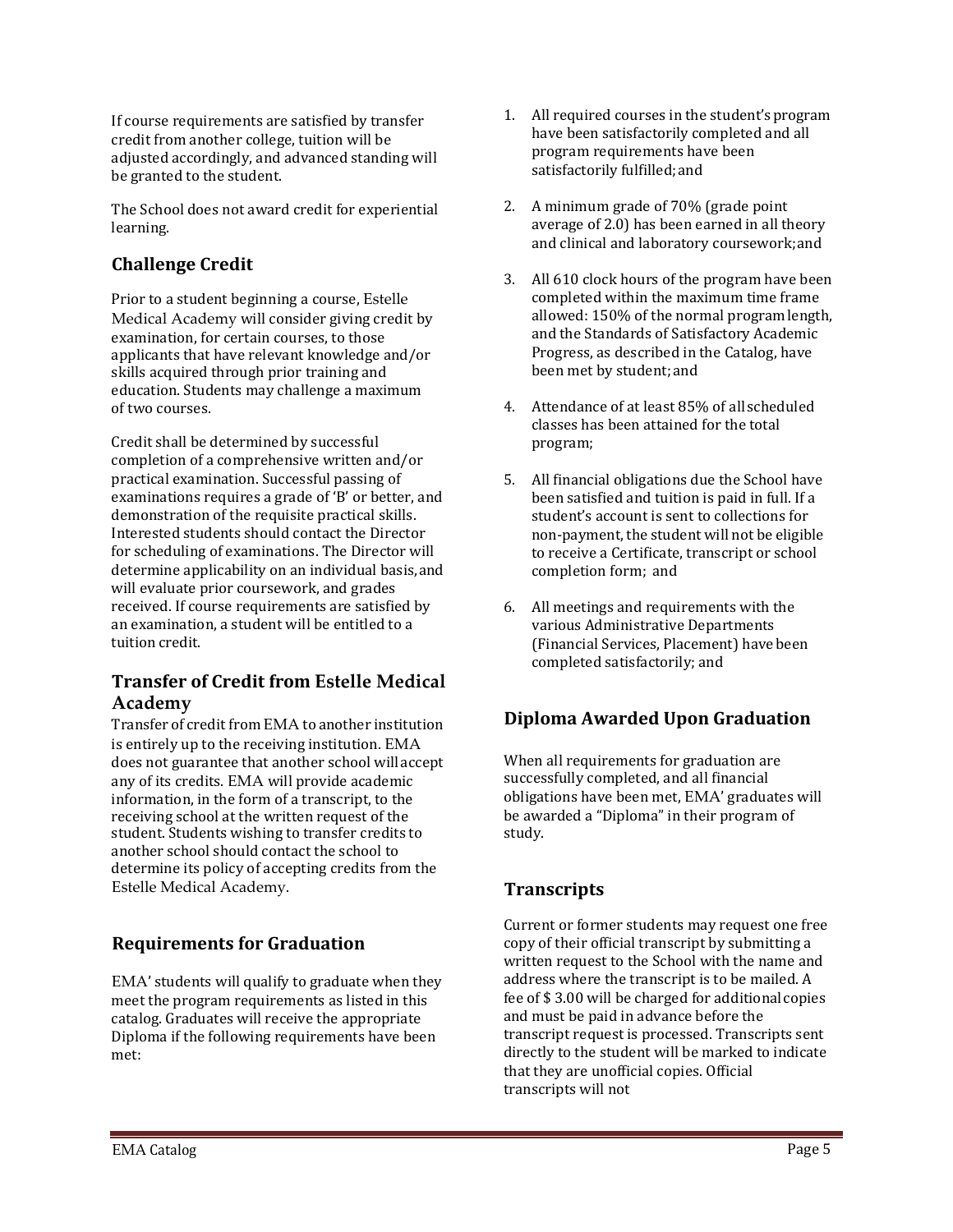be released to students who have past due accounts with the School.

# **Student Responsibility**

It is the student's responsibility to read and understand the provisions of this catalog. Any questions regarding the School's policies should be addressed and satisfied prior to starting class.

# **Retention of Student Records**

It is the policy of EMA to maintain all records at its primary administrative location for a minimum of five years. **Additionally, it is the policy of the School to maintain student transcripts indefinitely**. After five years, student transcripts may be retained on site or may be moved to another location, and may take a longer period to access.

# **Notice of Student Rights Under FERPA**

The Family Educational Rights and Privacy Act (FERPA) affords students certain rights with respect to their educational records. They are:

- 1. The right to inspect and review thestudent's education records within 45 days of the day the school receives the request for access. Students should submit to the Director or other appropriate official, written requests that identify the record(s) they wish to inspect. The School official will make arrangements for access and will notify the student of the time and place where the records may be inspected. If the records are not maintained by the School Official for whom the request was submitted, that official shall advise the student of the appropriate official to whom the request should be addressed.
- 2. The right to request an amendment of the student's educational records that thestudent believes is inaccurate or misleading. Students may ask the School to amend a record that they believe is inaccurate or misleading. In such cases, the student should write the School Official responsible for the record, clearly identify the part of the record they are requesting be changed, and specify why itis

inaccurate or misleading. If the School decides not to amend the record as requested by the student, the School will notify the student of the decision and will advise the student of his or her right to a hearing regarding the request for an amendment. Additional information regarding the hearing procedures will be provided to the student when notified of the right to a hearing.

- 3. The right to consent to disclosures of personally identifiable information contained in the student's educational records, except to the extent that FERPA authorizes disclosure without consent. One exception, which permits disclosure without consent, is disclosure to School officials with legitimate educational interests. A School official is a person employed by the School as an administrative, supervisory, academic or research, or support staff person (including law enforcement unit, personnel and health staff); a person or company contracted (such as an attorney, auditor, funding agency, or collection agent); a person serving on the Board of Trustees; or a student serving on an official committee, such as a disciplinary or grievance committee, or assisting another School official in performing his or her tasks.
- 4. School official has legitimate educational interest if the official needs to review an education record in order to fulfill his orher professional responsibility.
- 5. Parental access to a student's records will be allowed without prior consent if the studentis a dependent as defined in Section 252 of the Internal Revenue Code.
- 6. The right to file a complaint with the U.S. Department of Education concerning alleged failures by Estelle Medical Academy to comply with the requirements of FERPA. The name and address of the Office that administers FERPA is:

Family Policy Compliance Office U.S. Department of Education 400 Maryland Avenue, SW Washington, DC 20202‐4605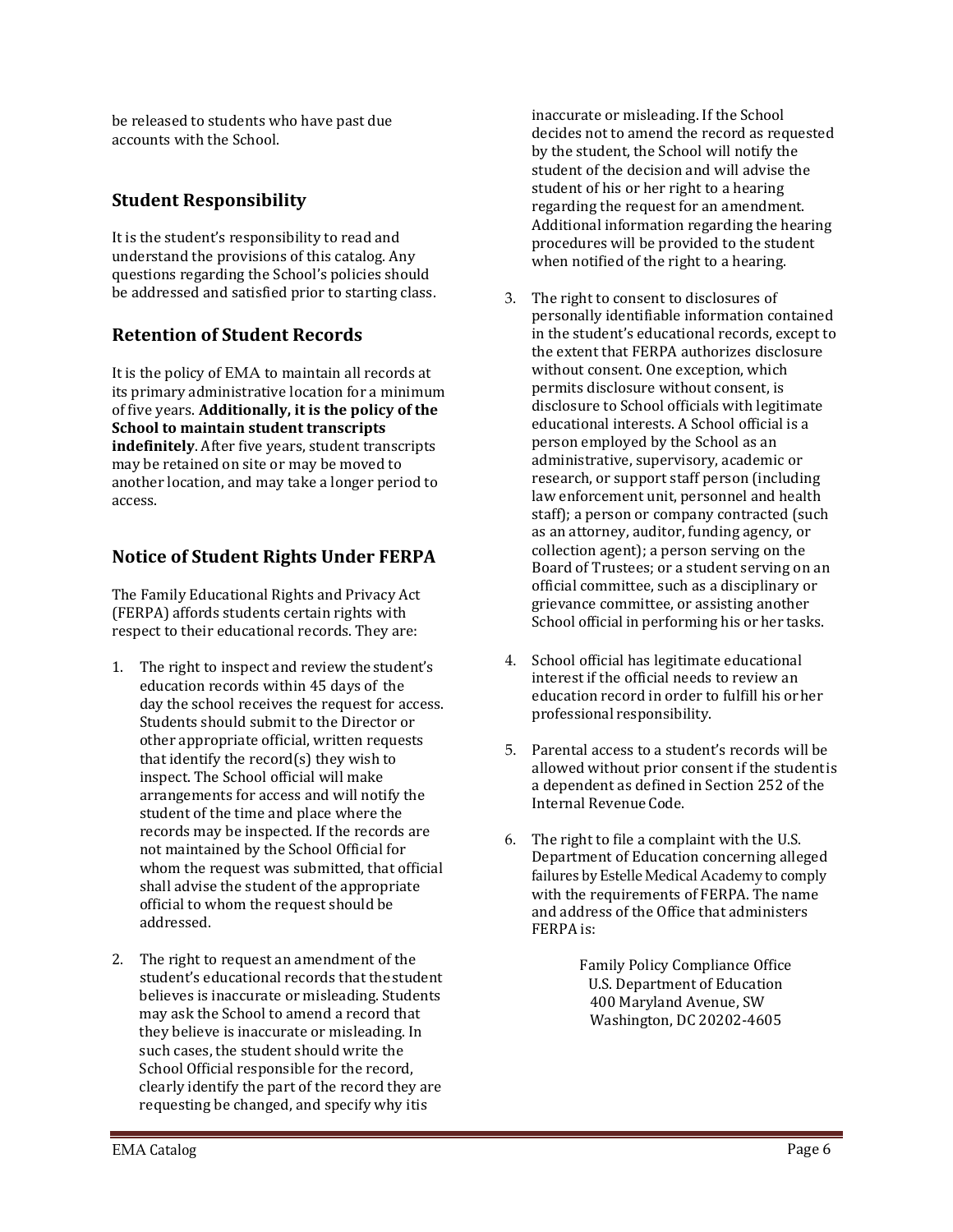## **Dress Code and Personal Hygiene Policy**

In order to prepare for a health care career, students are expected to maintain high standards of personal hygiene and cleanliness, both in the classroom and when working with clients.

Students should utilize good judgment in determining their dress and appearance. Neatness and cleanliness are absolutely necessary at all times. Clothing must be clean and in good repair. The students nails must be clean and trimmed short (no nail polish), and all hair that is shoulder length or longer must be pulled back off the shoulders. No perfume or cologne is permitted while at school.

The instructor will advise the student of inappropriate dress or appearance. When there is a difference of opinion related to appropriateness of dress, the final decision is the responsibility of the Director.

Failure to comply with the dress code will lead to progressive disciplinary action.

# **Housing**

EMA does not have on‐campus housing nor does it assist students in finding housing. Students needing housing information should contact the Director.

# **Withdrawal Date**

The withdrawal date used to determine when the student is no longer enrolled at Estelle Medical Academy is the date indicated in written or telephone communication by the student to the Director's office. If a student does not submit written notification, the school will determine the student's withdrawal date based upon federal regulations and institutional records. Please note that the above policy may result in a reduction in school charges that is less than the amount of Title IV financial aid that must be returned. Therefore, the student may have an outstanding balance due the school that is greater than that which was owed prior to withdrawal.

# **Last Day of Attendance**

The last day of attendance for refund computation purposes is the last date of actual physical attendance by a student in classes.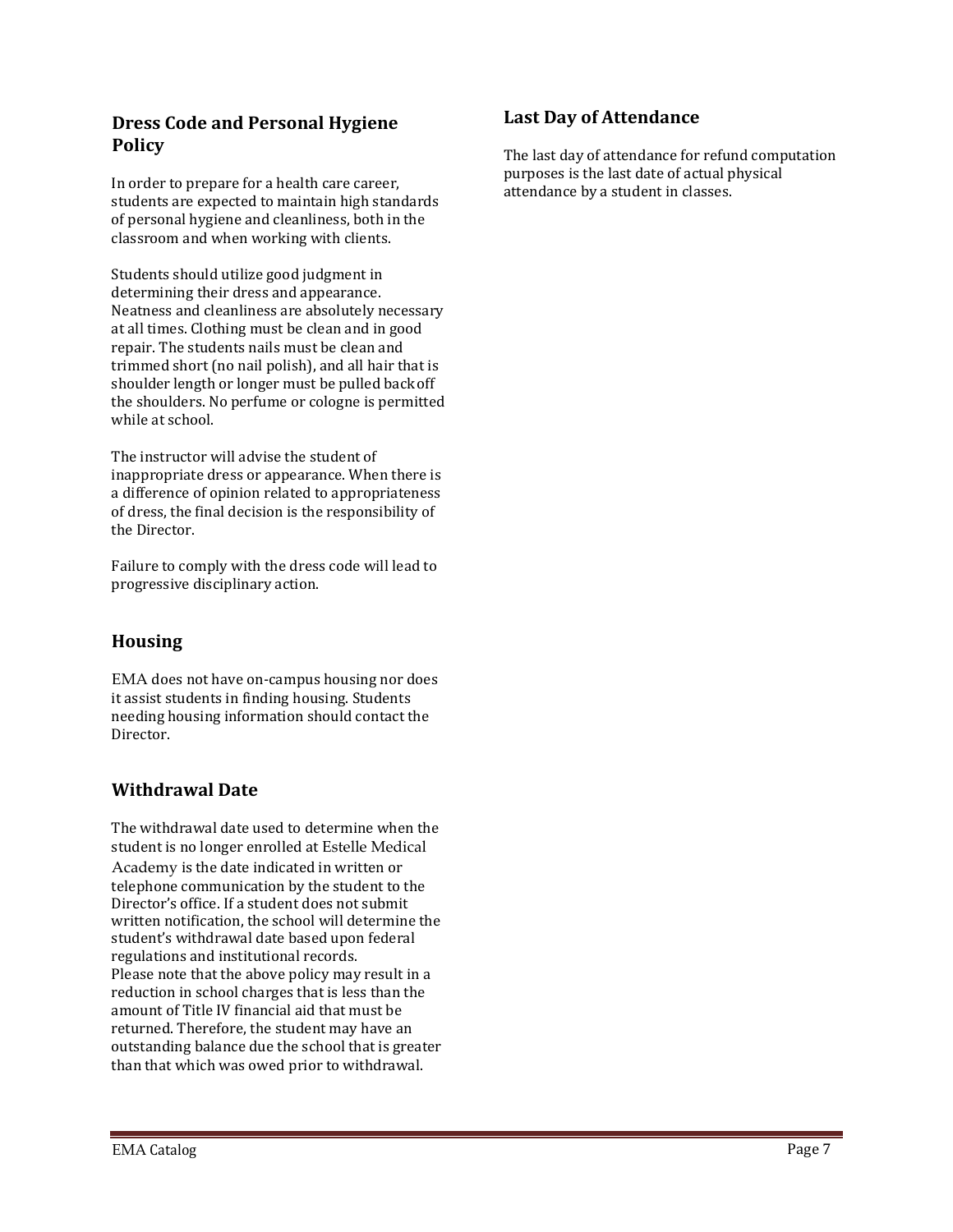# **ACADEMICS**

EMA has adopted the following academic standards for its programs, and these standards are applied to all full‐time and part‐time students .

### **Academic Standards**

Academic standards have been establishedwhich are to be met by the student for satisfactory progress throughout the educational program. Refer to the Satisfactory Academic Progress Evaluation Points in this catalog. Students are allowed up to 150% of the normal programlength in which to satisfactorily meet the requirements; this is the *maximum program length* in which students are allowed to complete the program.

Students are evaluated at the 50%, 100% and 150% (the maximum program length). periods. For courses graded on the basis of Pass or Fail, the minimum standard is "Pass" at each evaluation point. In addition, a minimum grade of "C" is required to successfully pass each course. Students must repeat courses in which a grade of "D", "F", "I" or "W" are earned.

Attendance is vital to academic progress. Students are expected to attend all classes and clinical learning experiences. The student must adhere to the Attendance Policy, specifically as it relates to "Make‐Up" of theory and/clinical coursework. In order to earn a satisfactory grade in a course, the student must complete 85% of the hours of instruction offered in all theory, laboratory and clinical coursework. Refer to the Attendance Policy for additionalinformation. Refer to the **Satisfactory Academic Progress Evaluation Points Paragraph**, contained in this catalog, for additional information.

### **Academic Advising**

The Director is available to provide academic advising as requested or needed to assist students in meeting satisfactory academic progress standards, and successfully completing graduation requirements. Contact the School Director for academic advising services.

#### **Definition of a Clock Hour**

A "clock hour" is defined as 50 minutes of class, lecture, or clinical session, with a ten minute break between sessions.

# **Grading System and Grading Scale**

The school's grading scale is as follows:

| <b>Percentages</b>                | <b>Letter Grade</b> | G.P.A. | <b>Description</b> |  |  |
|-----------------------------------|---------------------|--------|--------------------|--|--|
| $90\% - 100\%$                    | А                   | 4.00   | Excellent          |  |  |
| 80% - 89%                         | B                   | 3.00   | Good               |  |  |
| 70% - 79%                         | C                   | 2.00   | Average            |  |  |
| $*65% - 69%$                      | D                   | 1.00   | Unsatisfactory     |  |  |
| * 64% - Below                     | F                   | 0.00   | Failure            |  |  |
|                                   | P                   |        | Pass               |  |  |
|                                   | V                   |        | Incomplete         |  |  |
|                                   | W                   |        | Withdrawal         |  |  |
|                                   | TC.                 |        | Transfer Credit    |  |  |
| * Failed courses must be repeated |                     |        |                    |  |  |

For certain Clinical/Technique Performance Evaluations The following grading system is used: **Pass or Fail.**

A student who fails to achieve a passing grade in the clinical or laboratory course, cannot progress to the next course level of clinical or laboratory.

- *Satisfactory (Pass) ‐* The student hasmet the clinical objectives based on course requirements.
- *Unsatisfactory (Fail) ‐* The Student has not met clinical objectives based on course requirements. Students must demonstrate overall satisfactory performance during the clinical assignments for each content area. *Students who receive a marginal rating during the course may be placed on probation during the clinical course.*  Failure to improve performance to Satisfactory will result in an **Unsatisfactory** rating. A student who fails a clinical course is subject to dismissal from the program.

The Instructor has the final authority for determining the student's grade for a course. Grades may not be changed by anyone other than the instructor. A student may appeal a final grade to his/her instructor. The scholastic progress of the student is reported at the end of each course and grades are recorded on the student's permanent record (transcript).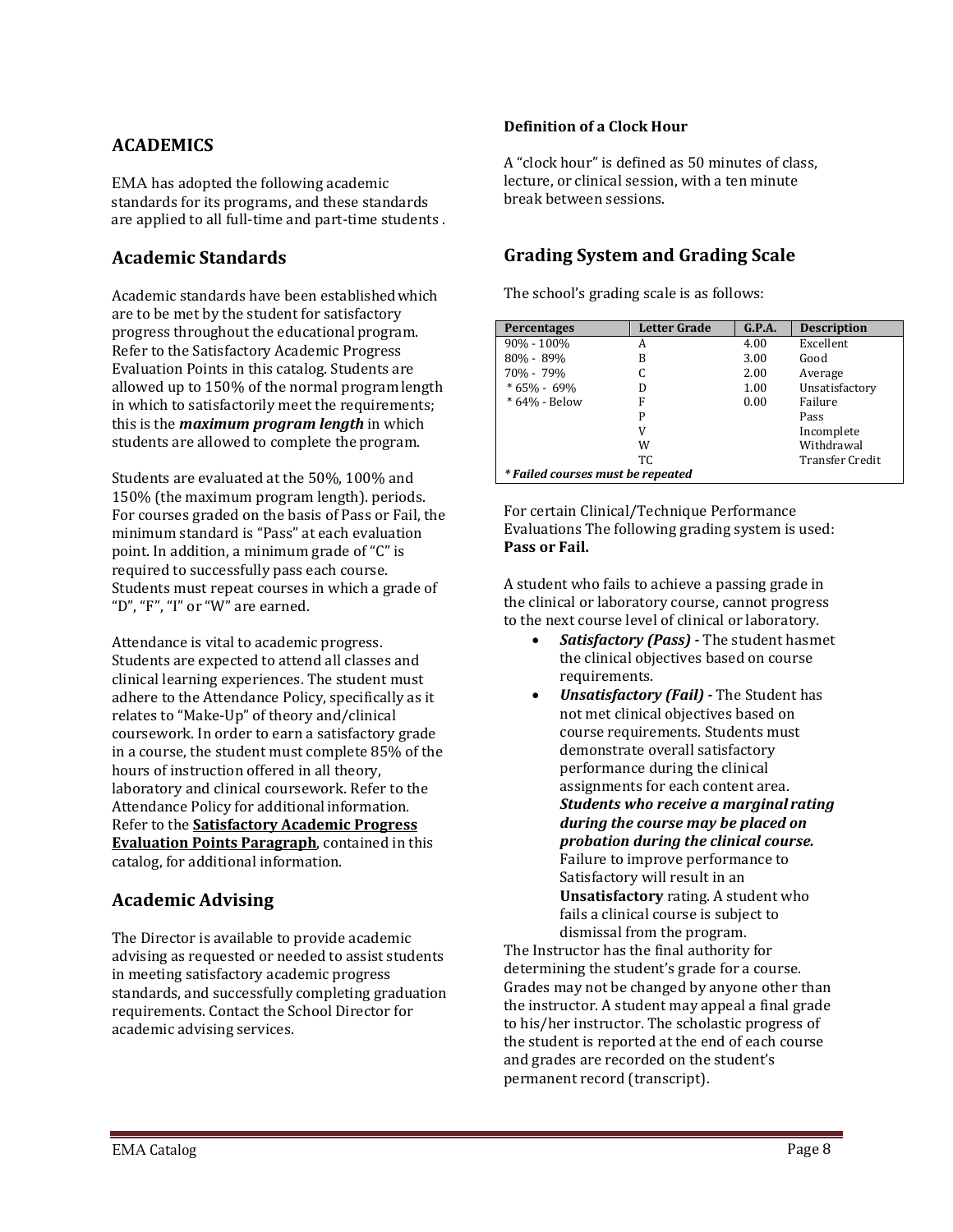Performance evaluations in Clinical and Laboratory courses are based on evidence of student achievement in meeting the competencies of the course. Clinical objectives will be measured, in part, through direct observation of actual performance. Students have the opportunity to practice clinical skills and behaviors prior to being evaluated.

The *Competency Checklist,* used in assessment of student achievement of the course's clinical objectives, evaluates a composite of skills, which must be satisfactorily demonstrated in order for the student to receive credit. Regular evaluations are conducted and deficiencies will be reviewed with the student.

## **Satisfactory Academic Progress**

EMA has specific standards which students are expected to achieve in order to maintain Satisfactory Progress in their program of study. These standards are based on grades and the completion of program requirements within a maximum time frame. In addition, the student's progress will be reviewed at the end of each course.

At EMA, satisfactory progress for ALL students is defined by the following criteria:

- *1.* Students are allowed up to 150% of the normal program length in which to satisfactorily meet the requirements. This is considered the *Maximum ProgramLength.*
- *2.* Students must successfully complete 66.7%of hours attempted at each evaluation period. This is considered the minimum completion requirement
- *3.* Students must successfully meet or exceed the minimum Cumulative Grade Point Average (CGPA) of course completion standards set forth below. The evaluation points are based on the percentage of clock hoursattempted.

All students must meet the following minimum standards of academic achievement and successful course completion while enrolled at EMA. The student's progress will be reviewed at the end of each period. Students must meet or exceed the minimum CGPA and coursecompletion standards set forth below.

#### **Evaluation Periods**

Students' compliance with the Satisfactory Academic Progress is divided into evaluation periods and is assessed at each of the following times:

- At the end of the first payment period (the point at which 50% of the course is scheduled to be completed)
- At the end of the second payment period (The point at which 100% of the courseis scheduled to be completed)
- At the end of the Maximum Program Length.

#### **Maximum Program Length**

Federal regulations require that students complete their program within a maximum time frame of 150% of the published length of a program. Students may not exceed a maximum time frame measured by scheduled hours equalto 150% of the length of the program. Once a student has reached his/her total maximum hours, they are no longer eligible to receive federal financial assistance. All transfer hours are included in the total amount attempted.Maximum attempted hours appear as follows:

Program Published Length of program x 150% = Maximum Time Frame (610 hrs x 150% = 915 hrs).

#### **CGPA Requirements**

Students must meet minimum CGPArequirements at specific points during their enrollment in order to be considered making satisfactory academic progress. These will be reviewed at the end of each evaluation period after grades have been posted to determine if the student's CGPA is in compliance. EMA students must achieve a Cumulative Grade Point Average (CGPA) of at least 2.0 at each evaluationpoint.

#### **Academic Probation**

Students who do not maintain satisfactory progress for any evaluation period, will be placed on probation for the next evaluation period. If the student fails a course while on probation, the student may be withdrawn at the Director's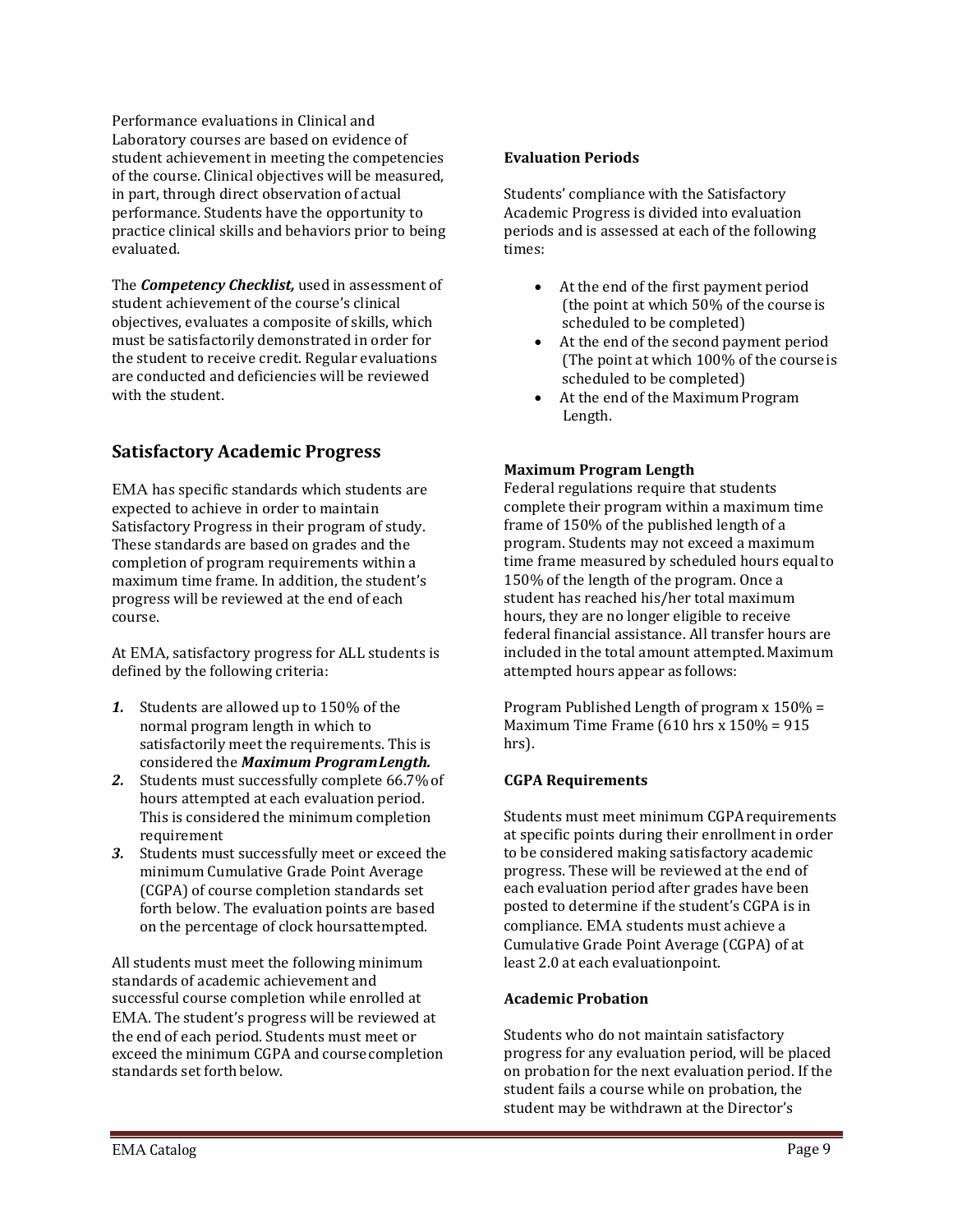discretion, even though the next evaluation point may not have been reached. The student's progress will be evaluated at the end of the probationary period, and if the student's CGPA meets or exceeds a 2.0, the student will beallowed to continue, and the probationary status will be removed. Students who are on academic probation are not permitted to take a leave of absence. Students will be allowed only one period of academic probation.

If at any point it can be determined that it is mathematically impossible for the student to meet the minimum requirements, the student will be dismissed from the School.

Notification of academic dismissal will be in writing. The **Student Conduct** section of this catalog describes other circumstances that could lead to student dismissal for non‐academic reasons.

As a dismissed student, a tuition refund may be due in accordance with the institution's stated refund policy.

During the Probation period students are considered to be making satisfactory academic progress and remain eligible for financial aid.

### **Appeal**

A student who has been academically dismissed may appeal the determination if special or mitigating circumstances exist. Any appeal must be in writing and must be submitted to the Director within 10 calendar days of receiving notification of his/her dismissal. The student should explain what type of circumstances contributed to the academic problem and what plans the student has to eliminate those potential problems in the future. The decision of the Director is final and may not be further appealed. Students may appeal academic dismissals no more than two (2) times.

#### **Reinstatement**

A student who has been academically dismissed may appeal for reinstatement after one term has passed following withdrawal. Students who are allowed to reinstate will be placed on academic probation for at least one evaluation period. All grades previously earned will remain on the transcript, and the maximum time for program completion will apply based on the original start date of the first enrollment.

#### **Incomplete grades**

An "I" Incomplete grade is awarded if the student has failed to complete the required course work. Students receiving a grade of Incomplete ("I") will be allowed two weeks in which to complete the required work and submit it to the instructor of the course in which the grade was earned. The student will be allowed to continue attending while completing the required coursework of an Incomplete grade. If an Evaluation Point occurs during the time a grade of "I" is issued, the student's progress will be evaluated at the required evaluation point and again at the end of the two‐week period in which the student was allowed to complete the coursework. If, at the end of the two‐week period allowed to complete the coursework, the student has not completed the required work, a final grade of "F" will be recorded and posted to the transcript and will affect the student's CGPA. EMA reserves the right to extend the time needed to fulfill the Incomplete. If the coursework is completed, a final grade will be computed and posted to the transcript. The total course hours scheduled will be used in academic progress determination.

#### **Course Repeats (FailingGrades)**

Students must repeat any course in which a grade of 'D' or 'F' is earned. Failed courses may cause delays in training and may result in withdrawal from the program. If the failed course is a prerequisite, the student's training may be interrupted until the course is offered again. If the student's training is interrupted, the student will be required to withdraw until the course isoffered again. At a minimum, the student will not graduate as originally scheduled. The failing grade will be posted to the transcript, and all scheduled course hours will be used in the student's academic progress determination.

#### **Course Withdrawals**

A student may voluntarily withdraw from a course if he/she has not yet exceeded the attendance policy contained in this catalog. If a student voluntarily withdraws, according to the attendance policy, a grade of 'W' is posted to the transcript. If a student has been absent for more than 15% of the hours in the course, the student has exceeded the attendance policy and will be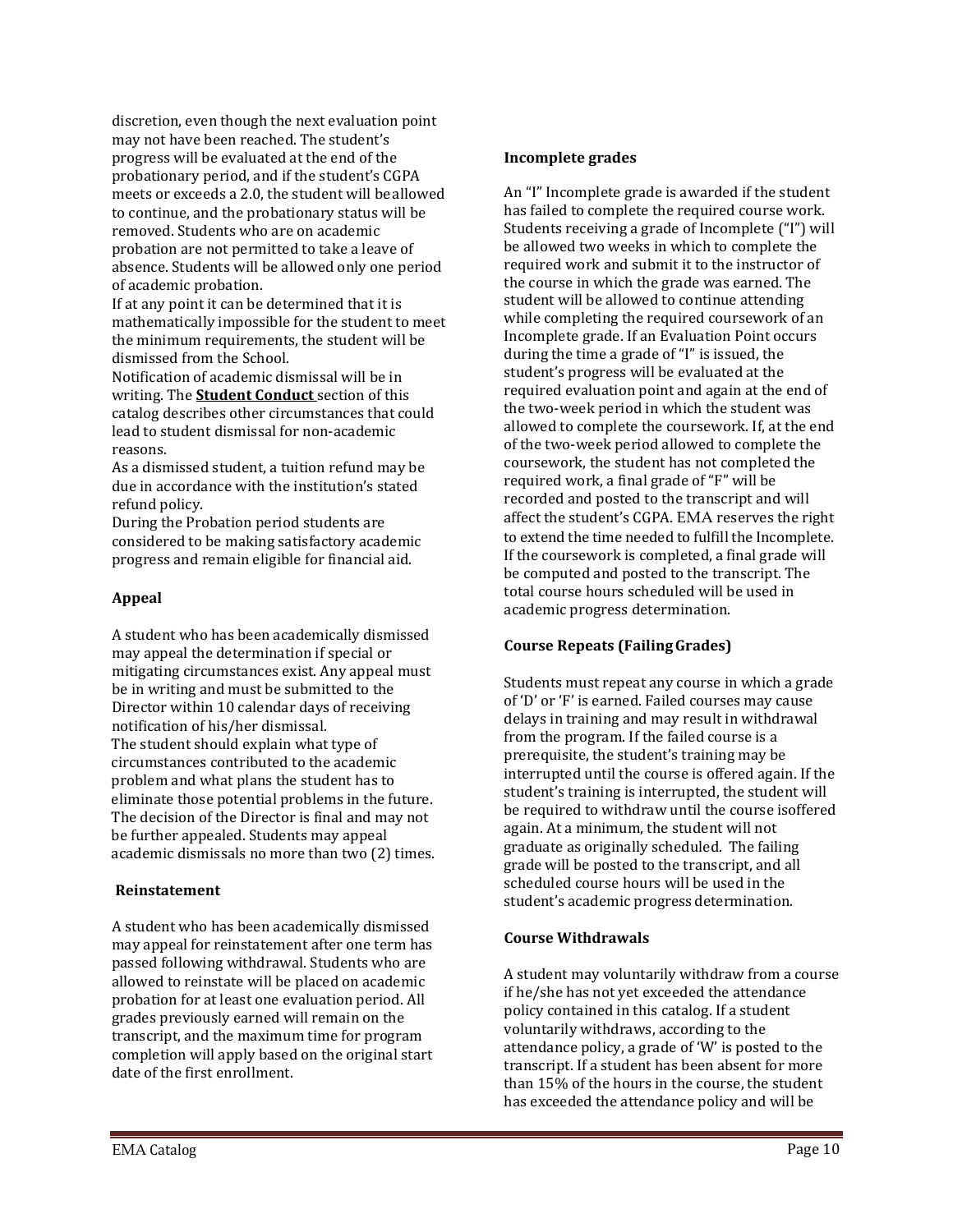withdrawn from the course and the final grade will be 'F'. The total hours in the course are used in the student's academic progress determination for 'W' and 'F' grades. However, a grade of 'W' is not used in the determination of the Cumulative Grade Point Average.

#### **Pass/Fail Courses**

Courses graded with Pass/Fail are not used in the determination of the Cumulative Grade Point Average; however, if the student receives a failing grade (Fail), the course must be repeated. The total course hours will be used in the student's academic progress determination.

#### **Remedial Courses**

There are no remedial or developmental courses offered at EMA. Students needing developmental education are referred to other educational facilities.

#### **Non‐Punitive Grades**

Grades of Pass, Fail, and Withdrawal are not used in the calculation of the grade point average. However, all hours attended are used in the student's academic progress determination.

#### **Make‐up Policy**

Any class work, assignments or exams missed as a result of any excused or unexcused absence must be made up. The following policies apply:

#### *Written Tests*

- 1. A student who misses a regularly scheduled test may make arrangements for a make‐up test. Pop quizzes may not be made up. The grading policy on make‐up tests isasfollows:
	- A. If the student receives a grade on a make‐up, which is higher than the class mean (average), the student shall receive a make‐up grade no higher than the class mean(average). If it is lower, the student will receive the grade earned
- 2. The student must contact the instructor on the student's first day returning to school to request a make‐up test. The instructor will schedule the time for the test to be madeup. If the student does not keep the make‐up appointment as scheduled, the studentwill

receive a zero score and failing grade for the test.

- 3. A student who is aware, in advance, that an absence will occur on a scheduled test day, must notify the instructor and take the exam on the date assigned. In some cases, the date assigned may be prior to the scheduled test day.
- 4. Any student who does not take a test in accordance with the terms of this policy shall receive a score of zero (failing grade) on the test.

#### *Clinical/Technique Objectives*

- 1. Achievement of clinical or technique objectives may be demonstrated by successfully performing, undersupervision, those objectives missed in the clinical training, and must be documented by the instructor.
- 2. Students must make up missed clinical objectives in the clinical and/or skills lab as outlined by the instructor.
- 3. Students will not be given credit for hoursof make‐up time and/orwork

### **Add/Drop Policy**

Students may drop from or be added to the program without academic penalty within the first two weeks following the beginning date of the module if the student has not attended the course. All schedule changes must be processed by the Student Affairs Coordinator.

### **Attendance Policy**

#### **Purpose**

- 1. To establish acceptable standards of attendance and punctuality for all students attending EMA.
- 2. To encourage students to pre‐schedule absences in order to maintain adequate operations and minimize disruptions within the classroom.
- 3. To enable the student to meet required programobjectives.

#### **Policy**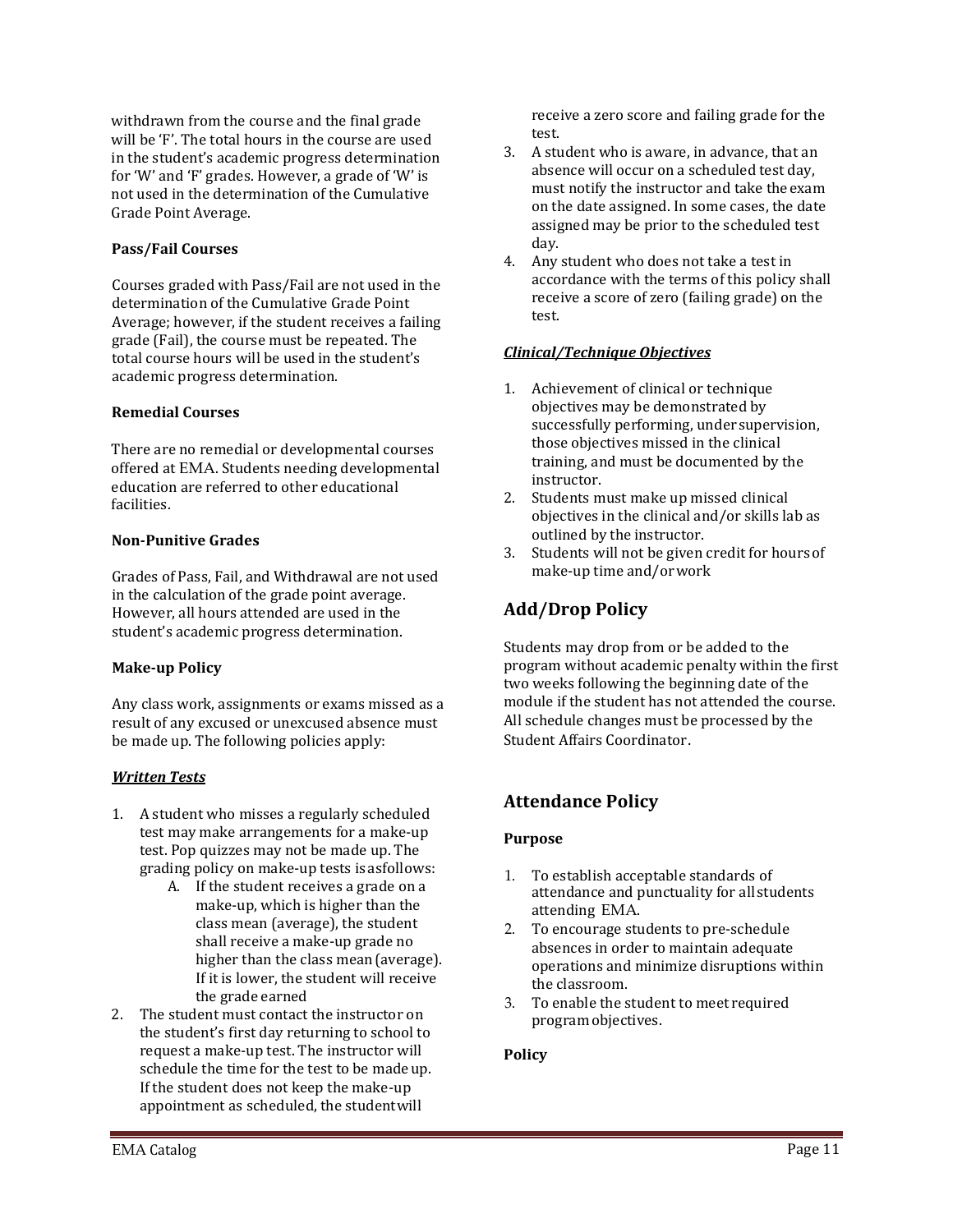- 1. All students are expected to adhere to the standards for attendance andtardiness.
- 2. Students are expected to attend theory, clinical and laboratory classes asscheduled.
- 3. Students should call the School at least30 minutes before class to report anabsence.
- 4. Tardiness is defined as any time a student is not at his/her seat and ready to study as scheduled. Students are expected to beready to commence and end school on schedule. Accordingly, arriving late or leaving early in connection with starting, ending, meal and break times is tardiness. Incidents of tardiness, which exceed the School's standards, will result in disciplinary action.

#### **A. Tardiness Policy:**

- 1. Students arriving late for a class or leaving early are considered tardy. Tardiness disrupts the learning environment and is discouraged. Continued excessive tardiness or absences in any class could lead to disciplinary action up to and including expulsion
- 2. Students may not enter or exit class except during break without express permission from the instructor.
- 3. Students who arrive late for an exam may be admitted at the instructor's discretion, but the grade earned on the exam maybe marked down up to 10%.
- 4. Students who arrive more than 15 minutes late to a scheduled clinical or laboratoryassignment will not be admitted, and will be marked absent.

### **B. Attendance Standard**

- 1. Each student is expected to maintain a level of attendance, which is at or above 85% of all scheduled hours .
- 2. When a student is at 10%absence (unscheduled time off), a written warning will be issued. Continued absence above the 15 % level will result in progressive disciplinary action up to and including termination.
- 3. Students absent from theory or clinical classes are responsible for

obtaining missed materials and information, and for meeting the course objectives.

- 4. Student may schedule an appointment with an instructor to get missed lecture materials or handouts, and receive a remediation plan.
- 5. Homework must be completed and turned in on the first day the student returns to school. Credit may be given at the instructor's discretion with the approval from theDirector.
- 6. Excessive absences can result in the student being unable to satisfactorily demonstrate required achievement of the course objectives; if such a result occurs, the student will not be allowed to advance to a higher level in the program. The student may petition to retake the course according to policy, and on a space available basis.
- 7. The school may require medical clearance for any communicable disease, health condition and pregnancy.
- 8. Students who are absent for seven (7) consecutive days may be dropped from the program, at the Director's discretion.
- 9. **Clinical Internships: Students are required to complete 100% of their clinical hours**. If students miss any clinical time, arrangements for make‐up time must be made with the clinical site supervisor. Students will not be considered to have completed their clinical internships until the site supervisor has certified all required attendance hours and documentation has been received.
- 10. Termination from the program will occur for any student with absences in excess of 20% in each course the student is currentlyenrolled.
- 11. For students who are receiving Veterans benefits, the Departmentof Veterans Affairs will be notified whenever students are placed on attendance probation or are terminated for failure to meet attendance requirements. The Department of Veterans Affairs will also be notified if a student re‐enters following such termination.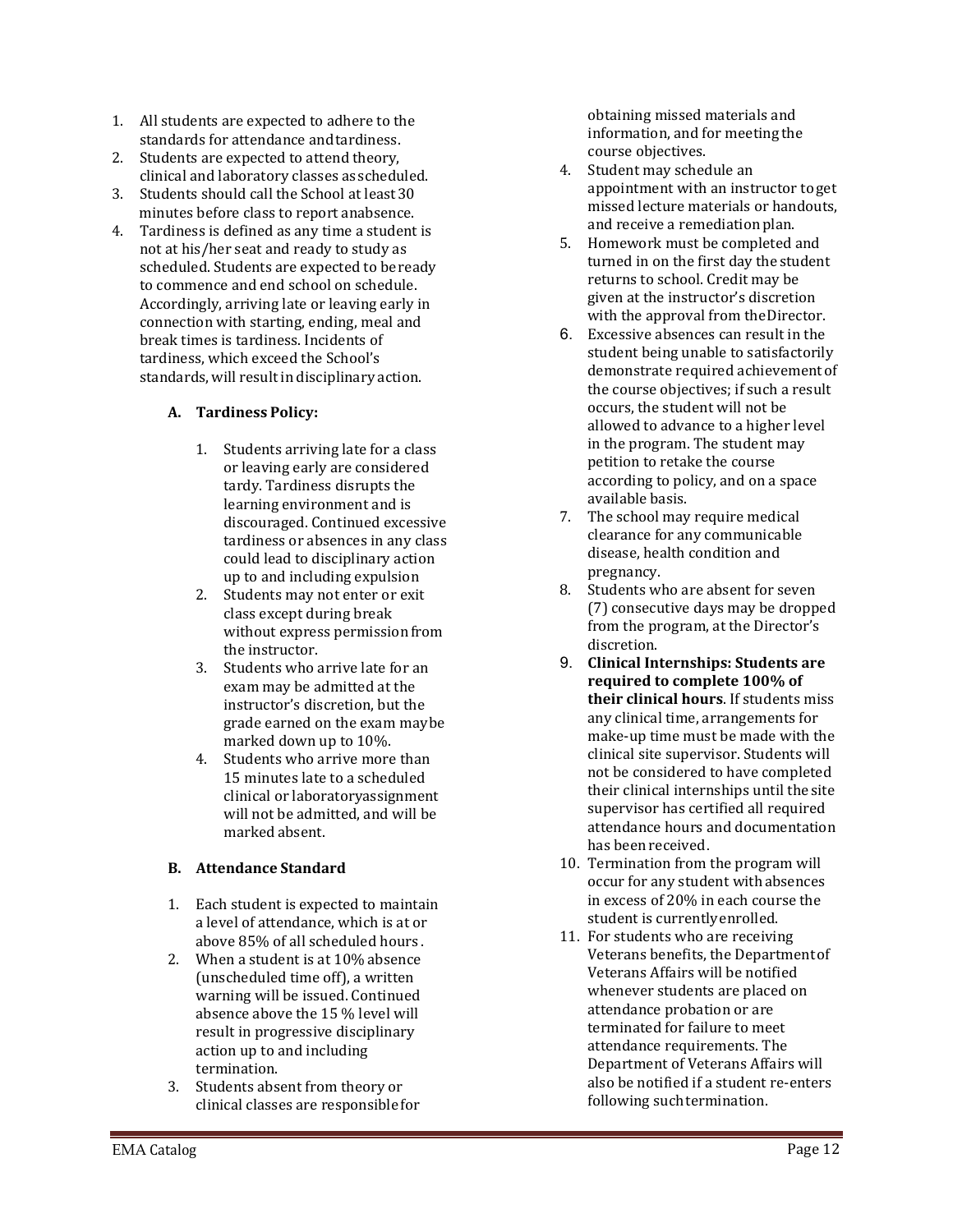# **Leave of Absence (LOA)**

An approved Leave of Absence (LOA) is a temporary interruption in an active student's program of study. LOA refers to the limited time period during a program when a student is not in attendance. The following conditions may be considered:

- Medical (including pregnancy)
- Family Care (childcare issues, loss of family member or unexpected medical care offamily) • Military Duty
- 
- Jury Duty

A student may be granted a Leave of Absence (LOA) if LOA request is submitted in writing, which includes the reason for the request, prior to the leave of absence. If unforeseen circumstances prevent the student from providing a prior written request, the institution may grant the student's request if the institution documents its decision and collects the written request within 35 days of the student's last date of attendance. The total time requested off must not exceed 180 days (cumulative) in a consecutive 12‐month period.

Failure to return from an approved leave of absence will result in termination and may have an impact on loan repayment, including exhaustion of some or all of the grace period. The Financial Aid Office will provide an explanation of the possible impact on loan repayment if an approval for an LOA is issued.

Students receiving an LOA may not receive further financial aid disbursements until returning to active status.

### **Withdrawal and Readmission**

#### **Withdrawal**

A student has the right to withdraw from a course at any time. When a student withdraws from any program, the student must give written notification of withdrawal. The student is required to clear all obligations in order toreceive a withdrawal in good standing. Failure to comply with this policy means that EMA may not honor any request for transcripts, letters of recommendation, request for information, and/or readmission. Upon a student's withdrawal from the program, the School will perform appropriate refund

calculations. However, if a student owes any tuition to the school, it is due immediately.

#### **Readmission**

A student who has withdrawn from a program, and is interested in returning, may apply for readmission. Readmission is dependent upon fulfillment of all conditions set forth at time of withdrawal. Applications are reviewed and the student is informed in writing of readmission eligibility. Readmission will be on a space available basis.

A student who has been terminated from a program for unsatisfactory academic progress and/or violation of the attendance or conduct policy may apply for re‐admittance. A fee of \$100.00 will be charged for readmission. If readmitted, the student's satisfactory progress status will be the same as it was upon leaving the School. Therefore, if a student was on probation, he/she would continue on probation when readmitted.

### **Student Services**

#### **Student Guidance**

EMA' staff and faculty members strive to maintain close communication with our students. As deemed appropriate, a staff or faculty member may refer the student to the Director. Student Guidance is considered one of theSchool's most important and valuable services. Vocational and personal guidance begins at the time a prospective student indicates an interest in attending EMA, and continues throughout and beyond the completion of the program. The goal of the School is to support and guide students, and assist them in reducing or eliminating barriers that may interfere with their studies and ultimately their success. Should the student become aware of a drug or

alcohol problem, or experience emotional or personal challenges affecting performance, the school will attempt to provide referrals to appropriate community services.

#### **Orientation**

Prior to beginning classes at the Estelle Medical Academy,allnewstudents attendanorientation program. Orientation facilitates a successful transition into EMA. New students are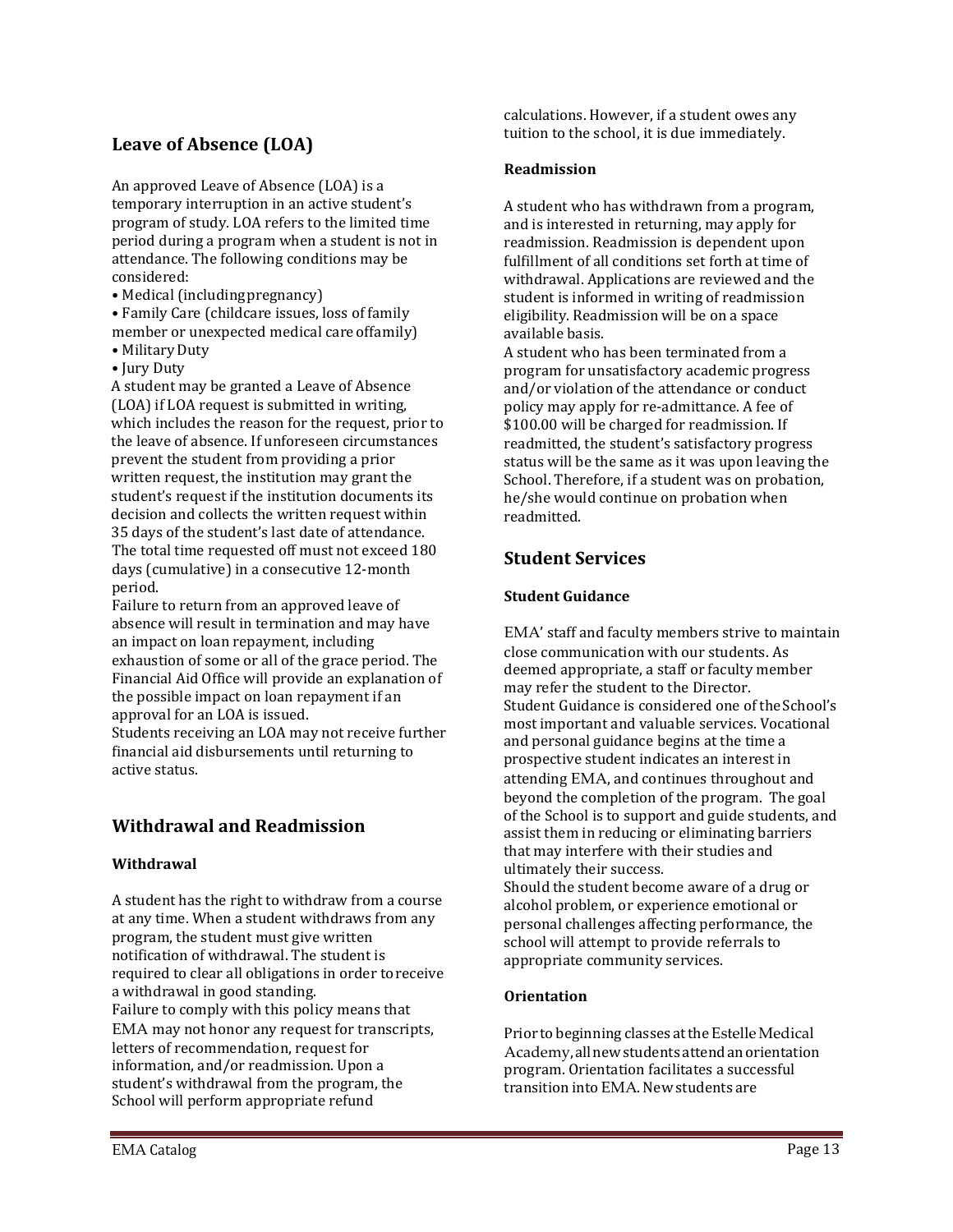required to attend regardless of their prior college experience. At orientation, students are acquainted with the campus, the administrative staff, the faculty and their peers. The director and the administrators explain the ways in which they assist students and clarify students' rights and responsibilities. Student Handbooks are distributed and explained at this session. Students are introduced to the educational system, services, policies and procedures.

#### **Student Activities**

EMA plans for and encourages student participation in a variety of activities including the following:

- Community Health Fairs
- Social & Cultural Events
- Job Fairs
- Activities relating to graduation

#### **Job Placement and Career Services**

Estelle Medical Academy offers lifetime placement services to all eligible graduates. An eligible graduate is any student who has successfully completed all graduation requirements as stated in the "Graduation Requirements" section of this catalog. Many students desire self‐employment, and establish an independent practice. The School's Placement Services Department will assist students in their job search. Placement services include assistance with resume writing, interviewing techniques, identifying job openings, and other job search activities. In addition, students are provided guidance in completing licensure applications.

It should be understood that placement services offered by the School do not represent a guarantee of employment. Graduates requesting placement services will be required to attend scheduled interviews, participate in workshops, develop a professional resume, and comply with the placement policies in order to receiveservices. The School cannot guarantee a job upon completion of the program. The School does not make any claims of salaries available in this field. Each student acknowledges that EMA, its agents and/or employees, make no representations or warranties that successfully completing our classes or programs will make the student eligible for employment or any municipal, county, state or other government license which may be required for employment.

Each student acknowledges that he or she is aware that some municipalities, counties or states require that their own testing procedures and other requirements be completed to their satisfaction as a prerequisite to obtaining alicense to be employed in a healthcare field in their jurisdiction.

### **Student Conduct**

The Conduct Guidelines are designed to protect the interests of EMA its students, on‐site clinics, clients, faculty and staff. All students at EMA are expected to conduct themselves in a professional manner suitable to the employment fields they intend to enter. Students must act in a manner that is non‐disruptive and is conducive to their learning and the learning of others.

EMA reserves the right to suspend or dismiss any student whose conduct, in the opinion of the Administration, is disruptive or in any way interferes with the learning process of other students. The School further reserves the right to terminate the enrollment of any student not abiding by the policies and regulations in this Catalog or as set forth in writing by the School. Since there are a wide variety of unpredictable and individual situations, the following is a list of examples of unacceptable conduct. This list is not meant to be all-inclusive:<br>■ Insubordination

- Insubordination.
- Willful abuse of the clinical site'sbuilding, equipment or other property.
- Smoking in unauthorizedareas.
- Excessive absenteeism ortardiness.
- Absence without proper notificationor adequate explanation.
- Leaving assigned workwithout permission.
- Violation of the clinical site's safetyrules.
- Engaging in horseplay.
- Failure to report an accident involving a client, visitor, student or self.
- Theft, regardless of value.<br>• Dishonesty in dealing with
- Dishonesty in dealing withEMAor clinical site.
- Reporting to the School under the influence of alcohol.
- Possessing or using alcohol while atthe School or clinical site.
- Use, sale, solicitation,unauthorized possession of, or being under the influence of illegal drugs,including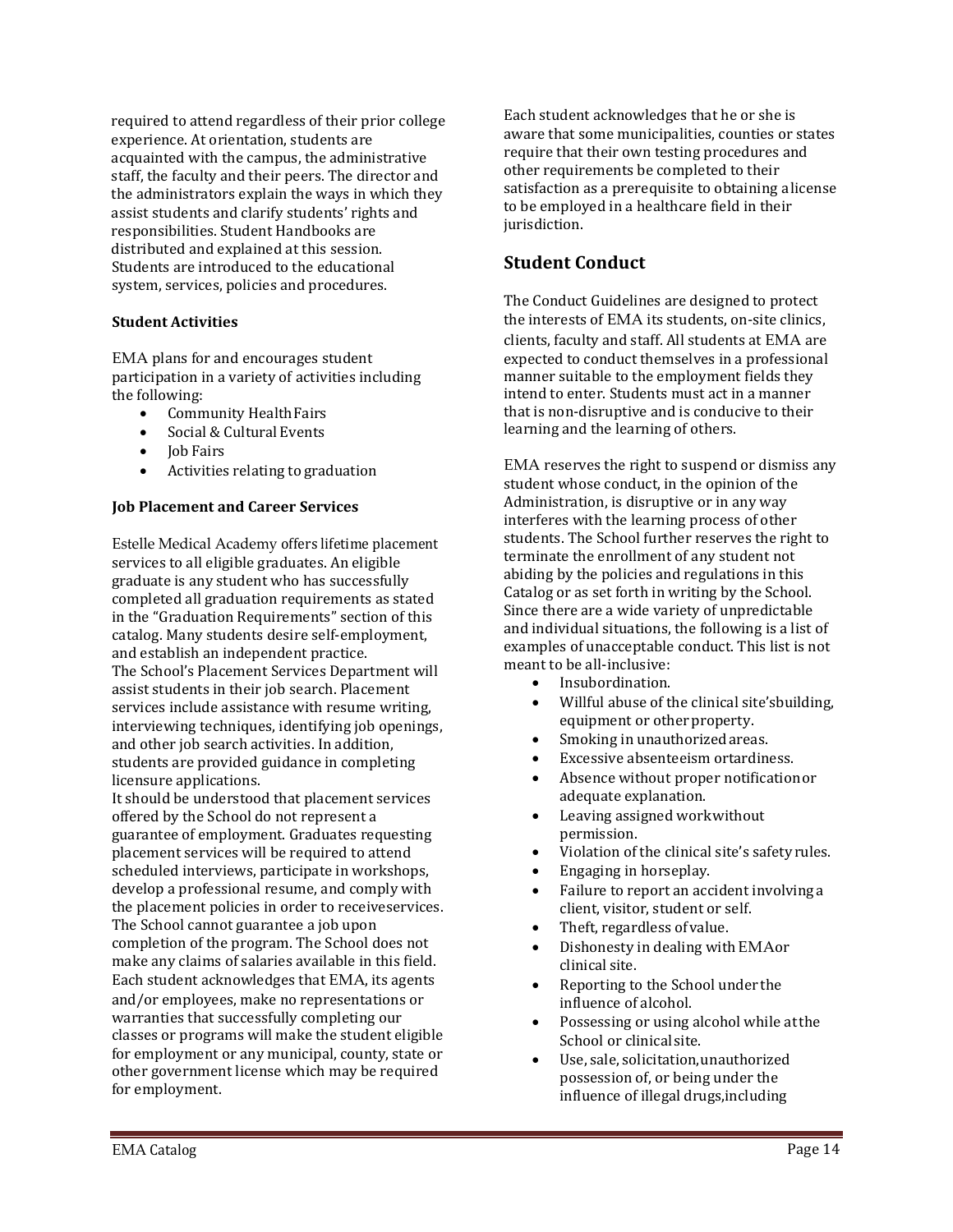narcotics and/or controlled substances, on EMA'*,* clinical site property, or anywhere on the School

- Falsification information on the Application for Admission orother records.
- Discourteous treatment or abusiveness toward fellow students, associates, clients, staff, visitors or guests of clinical site.
- Physical violence or threats toward any students, client, visitor or guest of the clinical site.
- Unauthorized possession of firearms, explosives, knives or other lethalweapons on EMA' or clinical site property.
- Indecent conduct on School or clinical site's premises.
- Conviction of any crime which renders a student unsuitable for employment.
- Gambling on School, clinical siteproperty.
- Violation of the no‐solicitationrule.
- Failure to conform to dress and appearance standards.
- Failure to notify the School when absent from either clinical or theory.
- Removal of School, clinical site's equipment for personal use without approval.
- Violation oftheEMA' sexual harassment policy. Sexual advances, repeated innuendoes, or sexual activity on school premises or any health care setting regardless oflocation.
- Refusal to cooperate in an investigationof suspected wrongdoing when cooperation is requested and the request is a reasonable one.
- Misusing the availability of, or the access to, confidential information.
- Cheating on any givenexamination.
- Disruptive, boisterous, vulgar or obscene behavior, or any behavior inconsistent with the Code of Ethics set forth by the healthcare professional organizations or professional conduct standards ofIllinois State Law.
- Violationof EMA' safety regulations.<br>• Violation of draping standards or viol
- Violation of draping standards orviolation of appropriate touch as taught in class.

The following are some examples of actions which constitute cause for immediate termination:

- Endangering life, safety or healthof others.
- Deliberate damage to client, other students, associate, school or clinical site's materials and/orproperty.
- Conduct unbecoming a student of the clinical site, i.e., discourteous treatmentof a client or fellow student, sexual harassment.
- Falsifying, altering, removing, destroying or the unauthorized disclosure of confidential records or information pertaining to a client or clinicalsite.
- Falsifying personal or clinical site records, including School application and physical or examinationquestionnaire.
- Unauthorized possession of EMA' property.
- Failure to maintain satisfactory academic progress as outlined in the Standards of Satisfactory Academic Progress.
- Unauthorized possession, use, or being under the influence of liquor, narcotics, hypnotics, hallucinogens or other chemical agents while on the premisesof EMAorclinical site.
- Unauthorized possession of anyfirearms or weapons (pistol, revolver, rifle, shotgun, ammunition, explosives, incendiary devices, knife, etc.) on School or clinical site, including the parking areas.
- Conviction of a criminaloffense committed on School property.
- Willful or repeated violation of Schoolor clinical site's policies and procedures.
- Willful disregard of the School's or clinical site's welfare; interference with operations or relationships with patients or associates.
- Unauthorized disposition of Schoolor clinical site's assets orequipment.
- Failure to comply with the Attendance Policy.
- Sexual Harassment.
- Fighting or use of foul language.
- Violation of any conditions as set forthin the Enrollment Agreement.
- Failure to meet all financial obligations.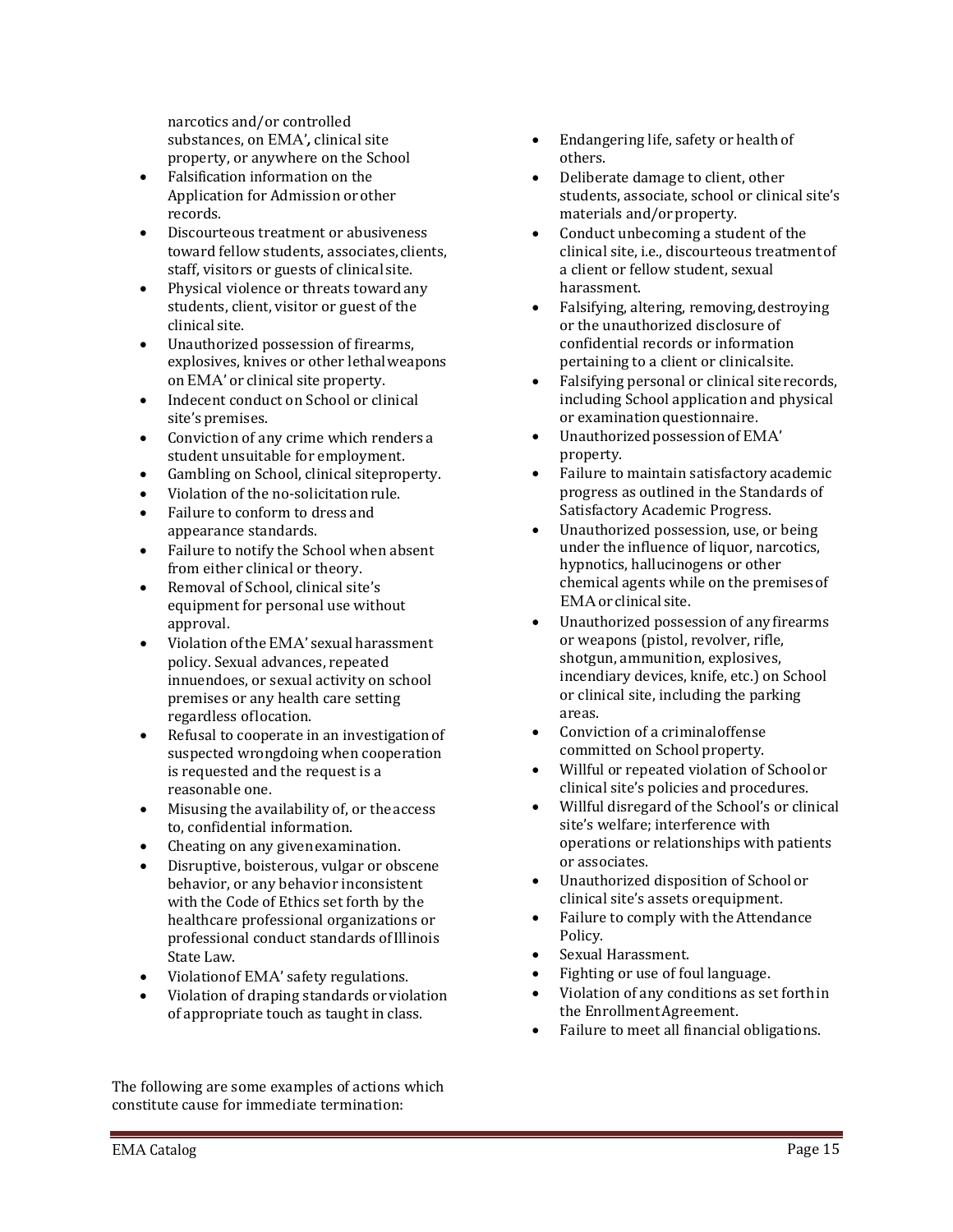#### **Disciplinary Action and Termination**

It is the policy of *EMA* to engage all of its representatives in the process of monitoring student conduct. This combined effort is designed to provide continuous, consistent and supportive services that are intended to inform and guide the student in all aspects of their educational experience.

Through well‐established professional standards of conduct for its representatives, *EMA* holds equally high expectations of its students. Procedures regarding Disciplinary Action and Termination are uniformly administered based on the degree of seriousness and nature of the misconduct.

In all cases, the Director will participate in the review and decision making process of all incidents of unacceptable conduct, and will take the appropriate action.

Students who engage in misconduct are subject to a verbal warning with a memo placed in their academic file. The student may be placed on disciplinary probation for the second offense which will require the student to be monitored for the remainder of his/her academic career at the school. The Director reserves the right to terminate the student immediately if the offense is severe. Based on the severity of the misconduct, the student may not receive a written warning. If, after receiving a third written warning, student's behavior is not corrected (misconduct is repeated), the student will be terminated.

*Important: Multiple infractions (misconduct) of differing School or Clinical site policies may also constitute grounds for termination. In such instances, the student may be terminated immediately or will be advised of his/her immediate suspension pending investigation.*

### **Grievance Procedures**

It is the policy of *EMA* to have a procedure and operational plan for handling student complaints, including decisions regarding suspension and termination.

A Student Complaint Procedure is available to any student who has not had a complaint resolved. The purpose of this procedure is to provide a prompt and equitable process of resolving student complaints.

#### **Informal Complaint Process**

- **1.** Students with grievances should first meet with the Instructor. If the complaint is not related to the educationalprogram, the Instructor will advise the student to contact the appropriate School representative.
- **2.** After meeting with the Instructor, if the student believes that the concern has not been appropriately resolved, the student should then contact the School Director. If the School Director is the Instructorfor the course, the student can contact the School Owner.

#### **Formal Complaint Process**

If, after following the above policy, the student still has concerns, he/she is directed to continue the Grievance Procedure:

- **1.** Prepare a written statement of complaint, that is signed, dated, and includes a clear and concise statement of the facts including pertinent dates.
- **2.** Submit the written statement of complaint to the Director within10 working days of theincident.
- **3.** The student may be required to meetwith School representatives to discuss the grievance.

The student may appeal a grievance decision, made by the School if he/she believes it is unsatisfactory.

- **1.** The student must request an appeal in writing, and submit it to theDirector.
- **2.** The Director may consult with theSchool Representatives and the student, and a decision will be made within 30days.
- **3.** The Director will inform the studentof the appeal decision within 30 days of receipt of appeal. Notice will be in writing.

If the dispute is not solved by the Director, the student has the right to file a complaint with the Illinois Board of Higher Education.

#### **Illinois Board of Higher Education**

1 N. Old State Capitol Plaza, Suite 333 Springfield, Illinois 62701‐1377 (217) 782‐2551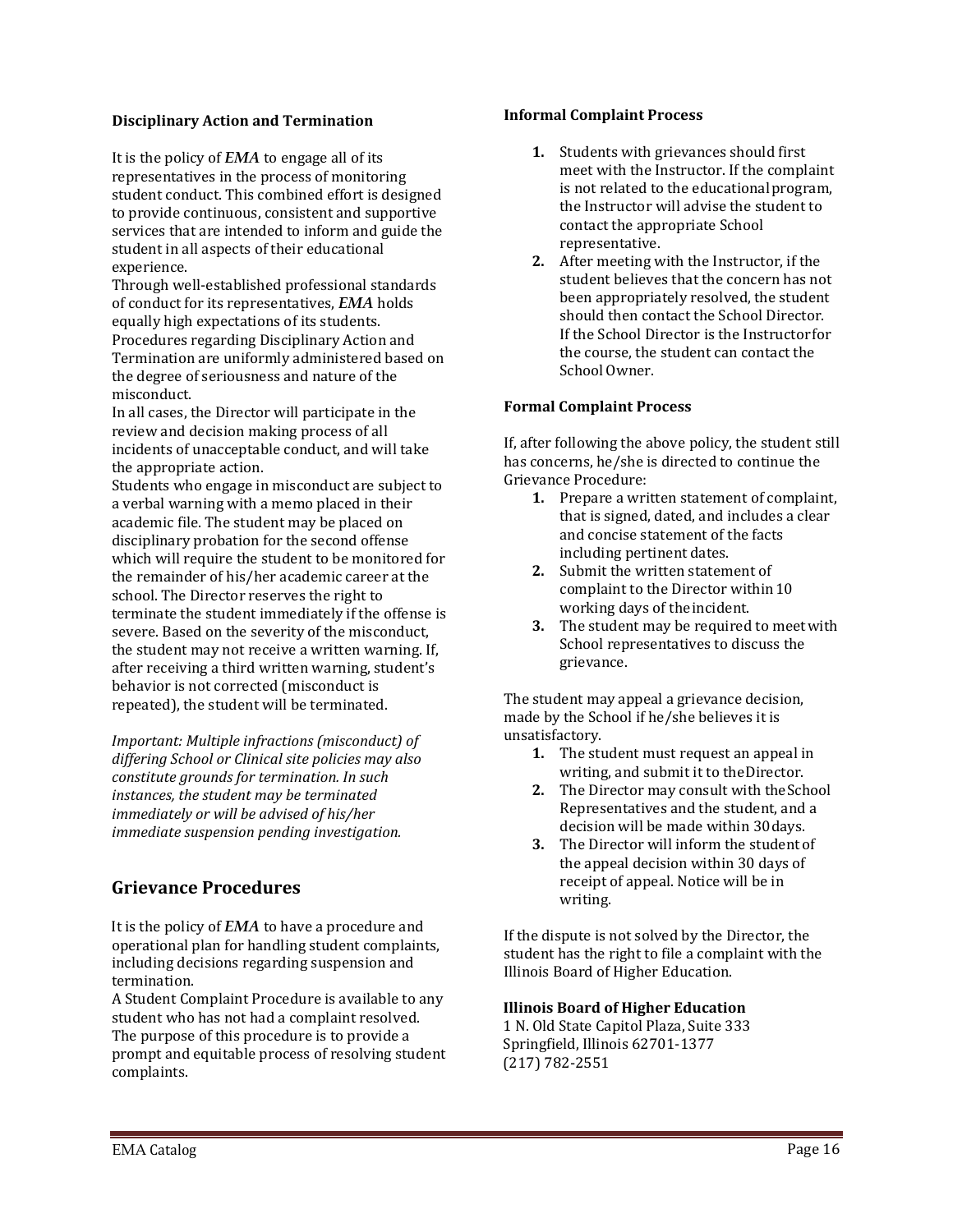### **Buyer's Right to Cancel**

The student has the right to cancel the initial enrollment agreement until midnight of the fifth business day after the student has been accepted into the program (i.e., the date the school has co‐ signed the enrollment agreement). The "Buyer's Right to Cancel" information is stated in the enrollment agreement.

**To cancel the contract (Enrollment Agreement) with** *EMA***, mail or deliver a signed and dated written notice, to Estelle Medical Academy, 4905 Old Orchard Center, Suite 710, Skokie, IL 60077, or call the Director at (847) 673‐7595.**

If *Buyer's Right to Cancel* is not given to the applicant at the time the enrollment agreement is signed, then the student has the right to cancel the agreement at any time and receive a refund of all monies paid to date within ten days of cancellation.

A Cancellation will become effective on the date the **written notice** is postmarked, or, if hand delivered, on the date of receipt by the School. A student has an option of notifying the School by telephone of his/her intention to withdraw from the school. A refund of all tuition, fees, and costs will be made if:

- a. Student is not accepted by the School;
- b. Student is enrolled in a course which is cancelled or discontinued;
- c. Student does not receive a copy of the enrollment agreement;
- d. Student cancels within five calendar days after acceptance of the EnrollmentAgreement prior to the first day of class.

# **Cancellation Policy**

Any applicant who is not accepted by the School shall be entitled to a refund of the entire \$ 100.00 Registration Fee.

UponregisteringattheEstelleMedicalAcademy, the student and the School enter a contractual arrangement, which is known as the *Enrollment Agreement.* The Enrollment Agreement incorporates the assurances and conditions listed throughout this catalog, as well as the following **REFUNDPOLICY:**

- 1. A student may cancel the Enrollment Agreement before instruction has begun by notifying the school via written noticewithin five calendar days after the signing of the Agreement. By doing so, all tuition fees paid will be refunded.
- 2. If a student cancels the Enrollment Agreement after five calendar days of signing the Enrollment Agreement but prior to entering into instruction, the School will retaina \$ 100.00 administrative fee or 10% of the contract price, whichever is less.

All refunded monies will be returned within 30 days following EMA*'* receipt of the student's cancellation notice. But, if EMA gave the student any equipment, the student must return the equipment within 30 days of the date the School received the student's written notice of cancellation. If the student does not return the equipment within this 30‐day period, EMA may keep an amount of what was paid that equals the cost of the equipment. The total amount charged for each item of equipment shall not exceed the equipment's fair market value. The School shall have the burden of proof to establishthe equipment's fair market value.

# **School's Right to Cancel**

The School has the right to cancel/terminate the Enrollment Agreement upon grounds of misrepresentation, prior convictions, failure to perform according to the School's Satisfactory Academic Policies and Standards, and/or violations of student policies as specifically detailed in this Catalog. The cancellation procedures initiated by the student for refunds are also applicable to the refund procedures initiated by the cancellation/termination by the School.

## **Withdrawal or Termination Refund Policy**

After the end of the cancellation period, the student has the right to stop school at any time, and has the right to receive a refund based on the Refund Policy. EMA shall calculate a refund by the following method to be paid within 30 days of cancellation, withdrawal or termination. Your refund rights are discussed below: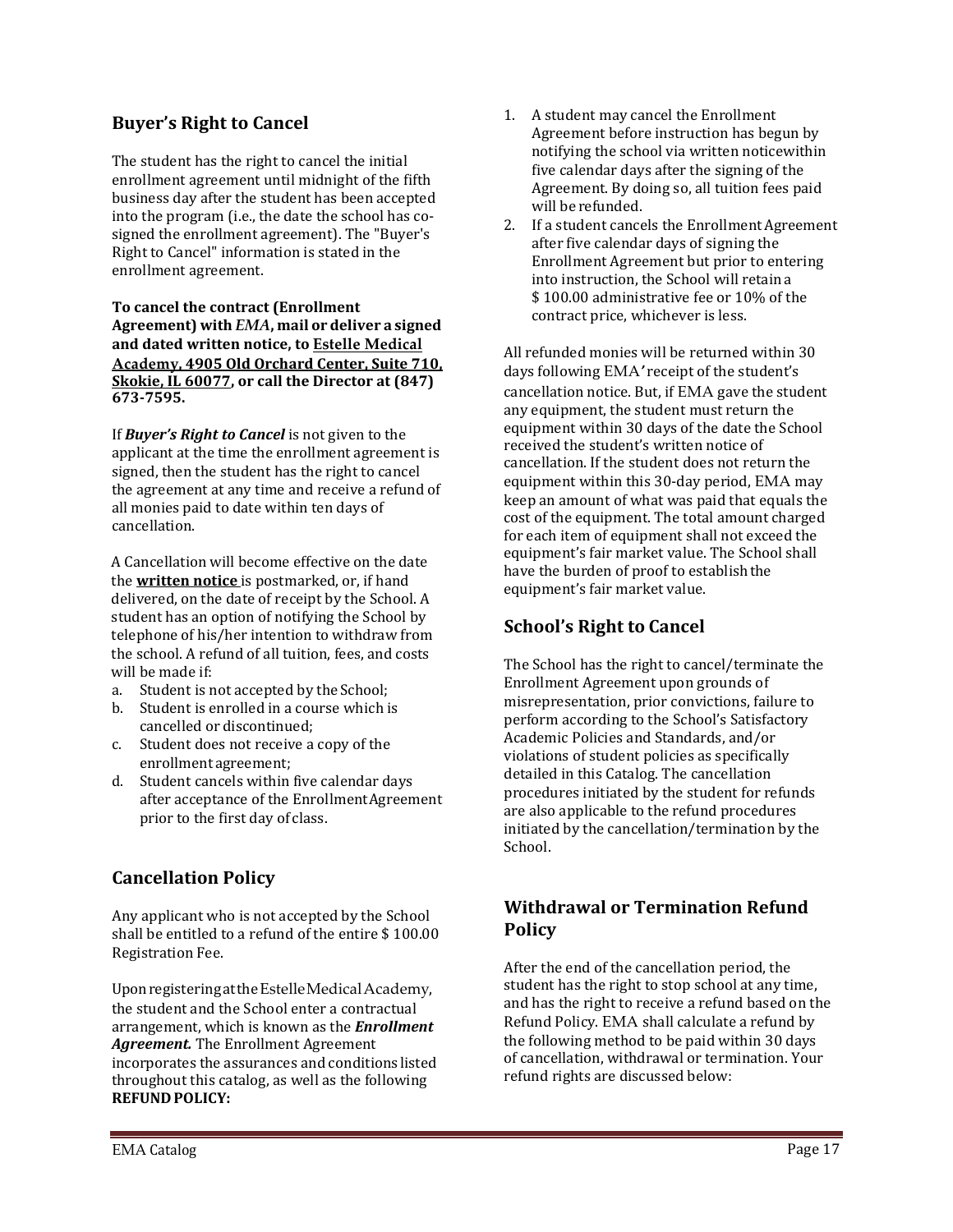**For the purposes of computing refunds, the student's scheduled hours of attendance up to the last day of actual attendance is used to determine the percentage of the program completed.**

#### **The refund will be calculated as follows:**

This policy addresses the calculation of a student's refund and the amount of money owed to the School should a student not complete his/her program of study.

- 1. EMA will,when a student gives written notice of cancellation, provide a refund in the amount of at least thefollowing:
	- a. When notice of cancellation is given before midnight of the fifth business day after the date of enrollment but prior to the first day of class, all application registration fees, tuition, and any other charges shall be refunded to the student;
	- b. When notice of cancellation is given after midnight of the fifth business day following acceptance but prior to the close of business on the student's first day of class attendance, the school may retain no more than the application registration fee which may not exceed \$150 or 50% of the cost of tuition, whichever is less;
	- c. When notice of cancellation is given after the student's completion of the first day of class attendance, butprior to the student's completion of 5% of the course of instruction, the school may retain the application registration fee, an amount not to exceed 10% of the tuition and other instructional charges or \$300, whichever is less, and, subject to the limitations of paragraph 12 below, the cost of any books or materials which have been provided by the school.
	- d. When notice of withdrawal is given after 5% of the program is completed but within the first four weeks of classes, EMAshall refund 80% of the tuition.
	- e. When notice of withdrawal is given after the end of the fourth week before completion of 25% of the course, EMA shall refund 55% of the tuition.
- f. When notice of withdrawal is given after 25% of the program haspassed but before 50% of the program is completed,EMA shall refund 30% of the tuition.
- g. When notice of withdrawal is given after 50% of the program is completed, EMA shall retain full tuition and no refund shall be provided.
- 2. A student, who on personal initiative and without solicitation enrolls, starts, and completes a course of instruction before midnight of the fifth business day after the Enrollment Agreement is signed, is not subject to the cancellation provisions of this Section.
- 3. Applicants not accepted by the Schoolshall receive a refund of all tuition and fees paid within 30 calendar days after the determination of non acceptance ismade.
- 4. Application registration is chargeable atinitial enrollment and does not exceed \$150 or 50% of the cost of tuition, whichever is less.
- 5. Deposits or down payments shall becomepart of the tuition.
- 6. The school shall mail a written acknowledgement of a student's cancellation or written withdrawal to the student within 15 calendar days of the postmark date of notification. Such written acknowledgementis not necessary if a refund has been mailed to the student within the 15 calendardays.
- 7. Under the law you have the right, among others, to pay the full amount due and to obtain under certain conditions a partial refund of the financecharge.
- 8. All student refunds shall be made by the school within 30 calendar days from the date of receipt of the student'scancellation.
- 9. A student may give notice of cancellation to the school in writing. The unexplained absence of a student from a school for more than 15 school days shall constitute constructive notice of cancellation to the school. For purposes of cancellation thedate shall be the last day of attendance.
- 10. The School may make refunds which exceed those prescribed in this Section. If the School has a refund policy that returns more money to a student than those policies prescribedin this Section, that refund policy must be filed with the Superintendent.
- 11. A school shall refund all monies paid to itin any of the following circumstances: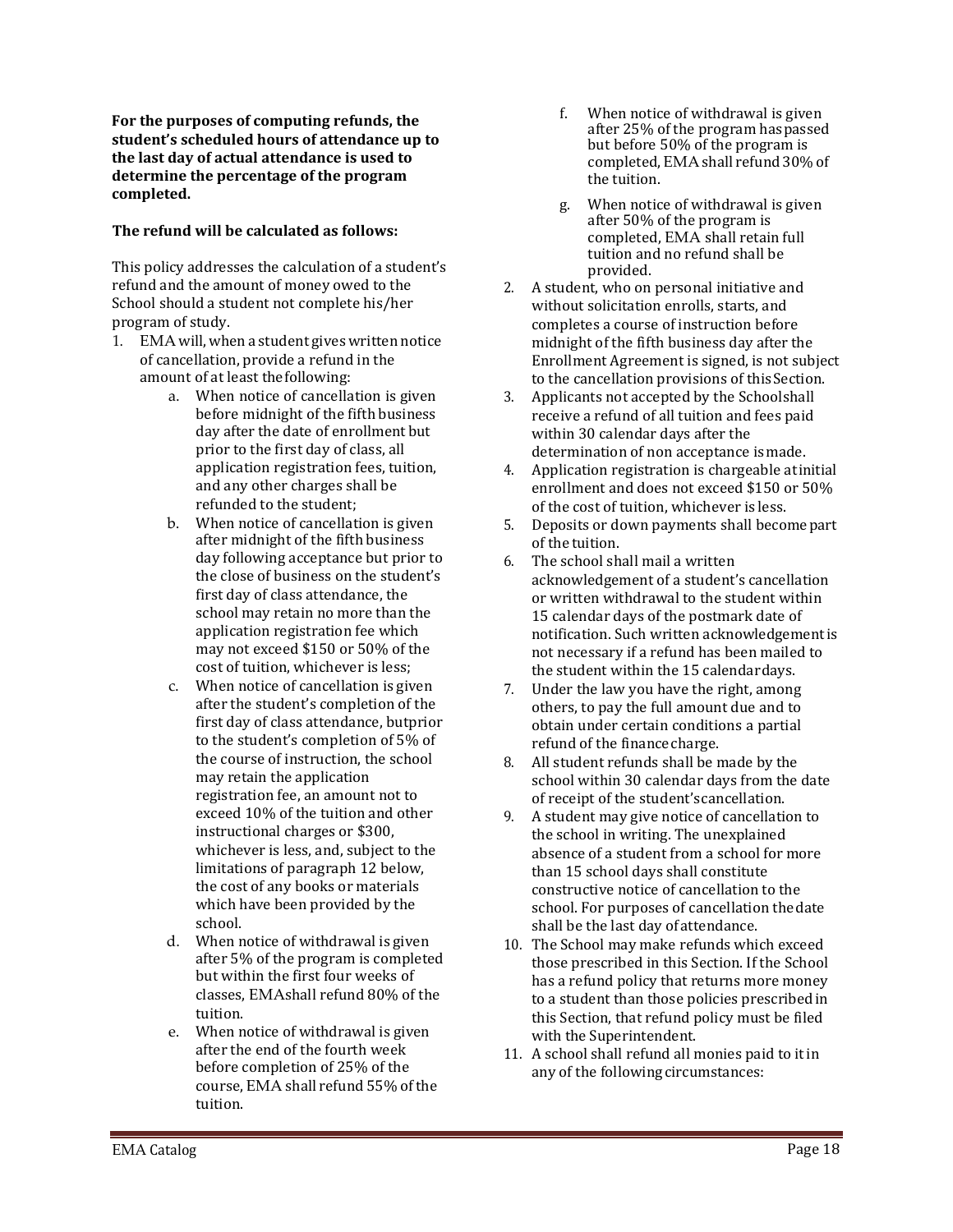a. the school did not provide the prospective student with a copy of the student's valid enrollment agreement and a current catalog or bulletin;

b. the School cancels or discontinues the course of instruction in which the student has enrolled;

c. the School fails to conduct classes ondays or times scheduled, detrimentally affecting the student.

12. The School must refund any book and materials fees when: (a) the book and materials are returned to the school unmarked; and the student has provided the school with a noticeof cancellation.

#### **Calculation of Refund Amount**

- *1.* Divide the cost of tuition for the Program,by the hours in the program, to determine the hourly charge for the tuition.
- *2.* Determine the total hours of scheduled attendance, up to the last actual dayattended, and determine the percentage (%) period based on the above chart.
- *3.* Multiply the percentage (as determined in step # 2 above), by the total cost of tuition to determine the amount of tuition owed bythe student.
- *4.* Add to this the cost of supplies received, lab fee, plus the Registration Fee of \$100.00.
- *5.* Subtract this figure from the total paid bythe student or on the student'sbehalf.

The result is the refund amount.

#### **In accordance with Illinois Compiled Statute 425.15.1a, no refunds will be made after the student completes more than 50% of the instructional program.**

All refunds will be issued or paid to the student within 30 calendar days of the date after receipt of the cancellation notice or the date of termination.

 $\triangleright$  The student should notify the School in writing immediately following discontinuation of the program. If the student exceeds the attendance policy, before the School receives the Notice of Withdrawal, the student will receive a grade of 'F' in courses in which he/she is currentlyenrolled.

- $\triangleright$  If the student fails to notify the School of the intent to withdraw, the 7th day following discontinuation of the program will be considered the withdrawal date.
- $\triangleright$  If the school fails to fulfill its obligation to complete any program of instruction after the training of student has begun, the student is entitled to a refund of all tuition and fees paid.

### **Health, Safety & Controlled Substance Policies**

The Estelle Medical Academy makes every effort to provide a secure and safe learning environment. Classrooms, labs and clinical sites comply with all requirements of federal, state and local safety codes, and Fire Marshall and OSHA regulations. A Safety Program is in effect at EMA. Please seek the assistance from a faculty member or the Administration if you wish to report a hazard or accident. All students and others are directed to immediately notify a school employee of any crimes that are witnessed, or that the student has been made aware of. Statistics regarding crimes on campus may be obtained through the Director.

Students must take responsibility for their own security and safety. Consideration of the security and safety of others is also expected. The School is not responsible for personal belongings, which are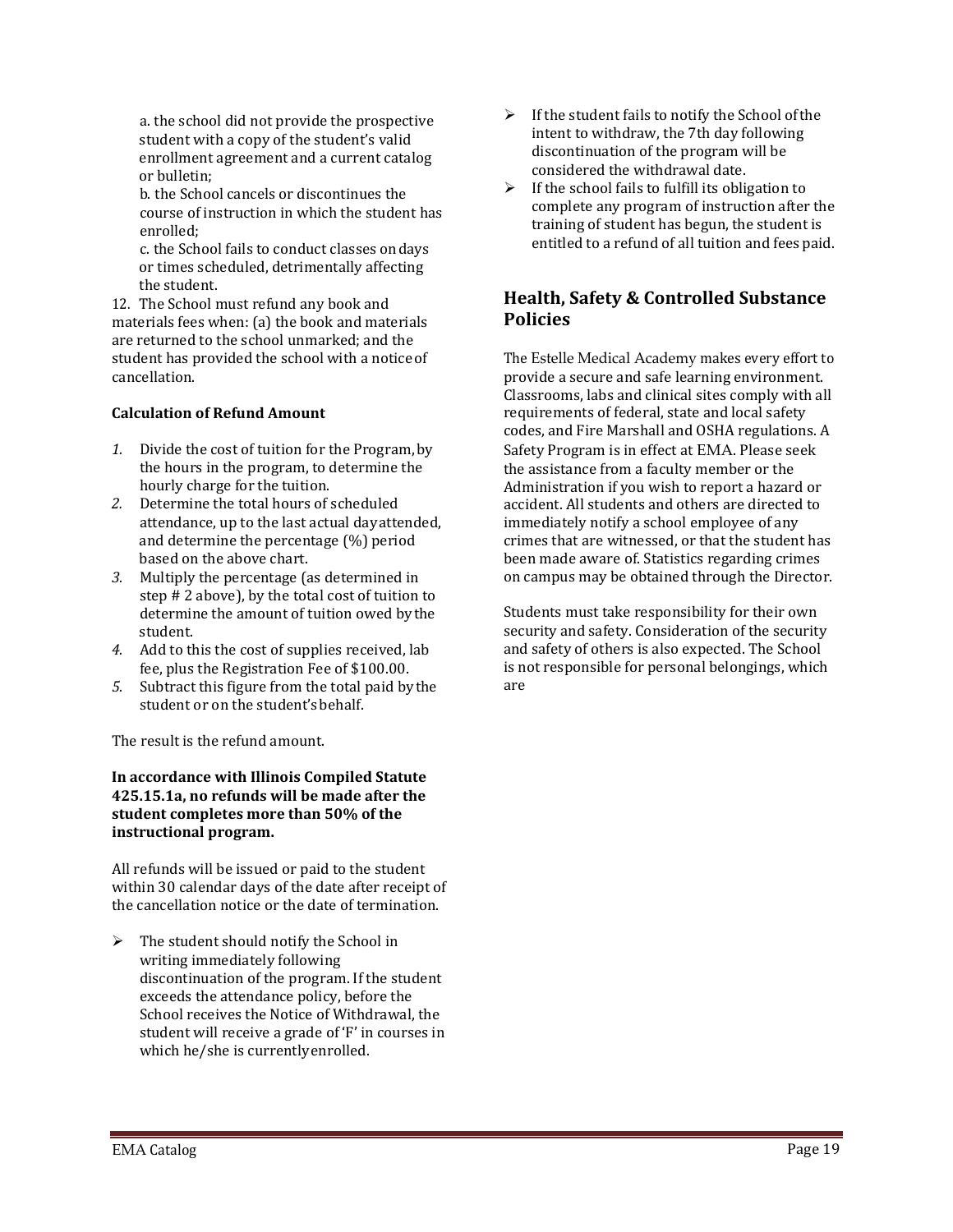lost, stolen or damaged on campus or during an off‐campus activity.

Students must notify a School employee of an injury or illness either experienced or witnessed. In addition, students are to advise a faculty member or other School employee, if they have seen or are aware of any comprises in security matters.

In case of an emergency, students are directed to immediately notify a School employee. Employees have been instructed in how to obtain the services of the appropriate professional help in the most expedient manner.

#### **Controlled Substance Abuse and Awareness Policy**

As a matter of policy, Estelle Medical Academy prohibits the unlawful manufacture, possession, use, sale, dispensation, or distribution of controlled substances and the possession or use of alcohol by students and employees on its property and at any school activity. Any violation of these policies will result in appropriate disciplinary action up to and including expulsion in the case of students and termination in the case of employees, even for a first offense. Violationsof the law will also be referred to the appropriate law enforcement authorities. Students or employees may also be referred to abuse help centers. If such a referral is made, continued enrollment or employment will be subject to successful completion of any prescribed counseling or treatmentprogram.

EMA supports the "Drug‐Free Schools and Communities Act" of the U.S. Congress. On request, the School will provide students with information on the facts of substance abuse. Information may include facts about drug awareness programs, penalties for violations, and references to local resources. Information on the School's drug‐free awareness program and drug and alcohol abuse prevention program is available through the admissions office during regular business hours.

#### **Sexual Harassment Policy**

It is intent of EMA to provide an environment that is free from sexual harassment and from the fear that it may occur. Sexual harassment in this organization will not be allowed and is against state and federal law. Sexual harassment refers to,

among other things, sexual conduct that is unwelcome, offensive, or undesirable to the recipient, including unwanted sexual advances.

Should a student feel that he/she has been sexually harassed; the student should immediately inform the Director or Students Affairs Coordinator. Any complaint of sexual harassment will be taken seriously, promptly and fairly investigated, and appropriate action taken if warranted. Corrective action may involve probation and/or termination, depending upon the seriousness of theoffense.

#### **Crime Awareness and Campus Security**

The School distributes to all current and prospective students and employees, upon request, the School policies and procedures for maintaining campus security. This information provides the student with details of measures for preventing crime, instructions for reporting crimes or suspected crimes, and a record ofcrimes that have occurred oncampus.

Prior to enrolling, prospective students may contact the School's admissions office to request a copy of the Campus Safety Plan, which includes crime statistics.

#### **Infectious Conditions Policy**

The School strongly advises anyone with an infectious condition to consult with the School Director and/or with a physician for the purpose of clarifying the personal risk(s) and special precautions to assess the risk to the school community.

### **Other Information**

#### **Class Size**

The size of classes at EMA will be a maximum of 20 students per clinical/technique class, and 30 for a theory/lecture class. Generally, one instructor will be assigned to each class.

#### **School Closure Statement**

In the case of inclement weather, EMA may close if government offices or city colleges are closed. This information is broadcast on major radio stations such as AM 720 and 780 or can be found a[t www.emergencyclosings.com.](http://www.emergencyclosings.com/)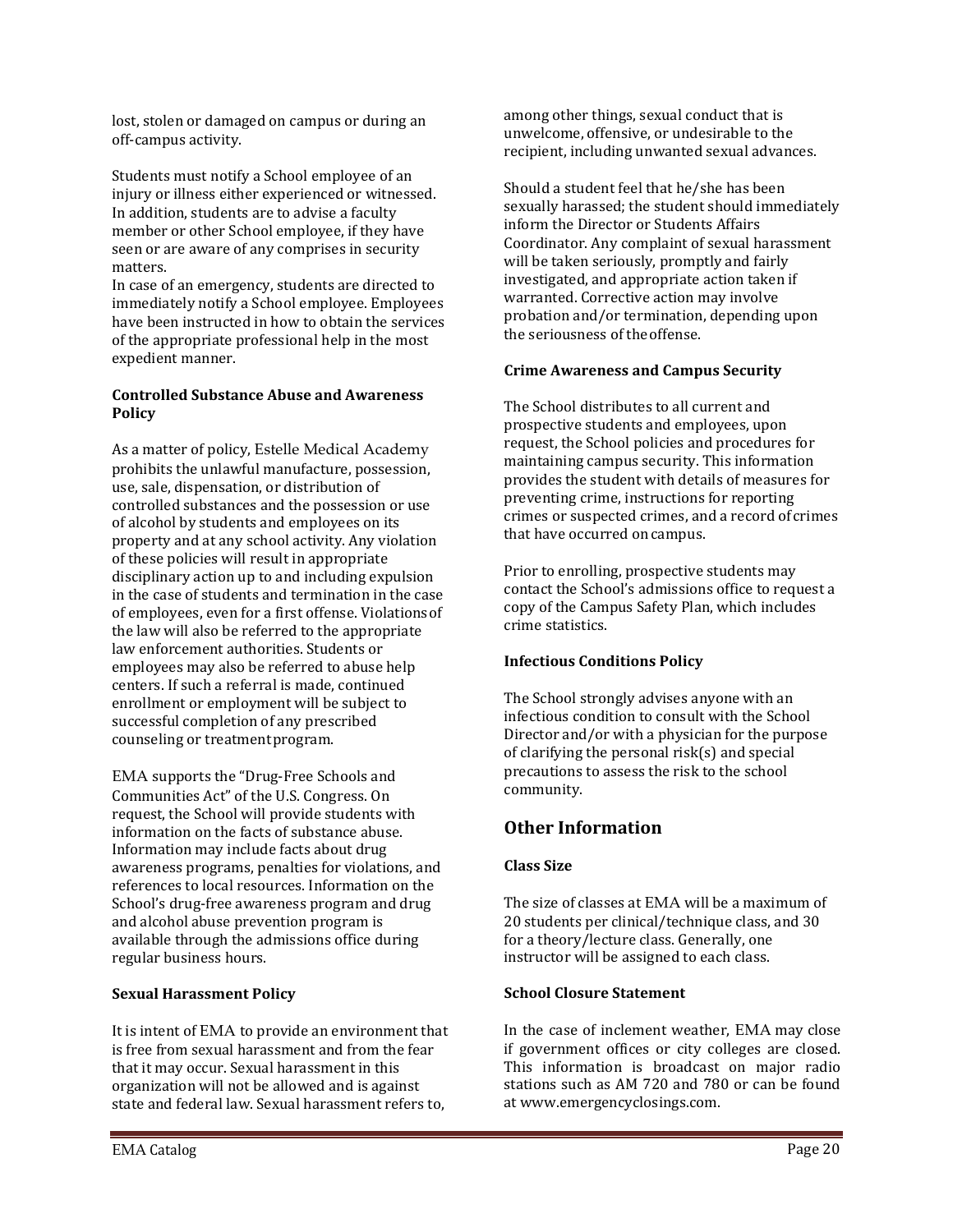The school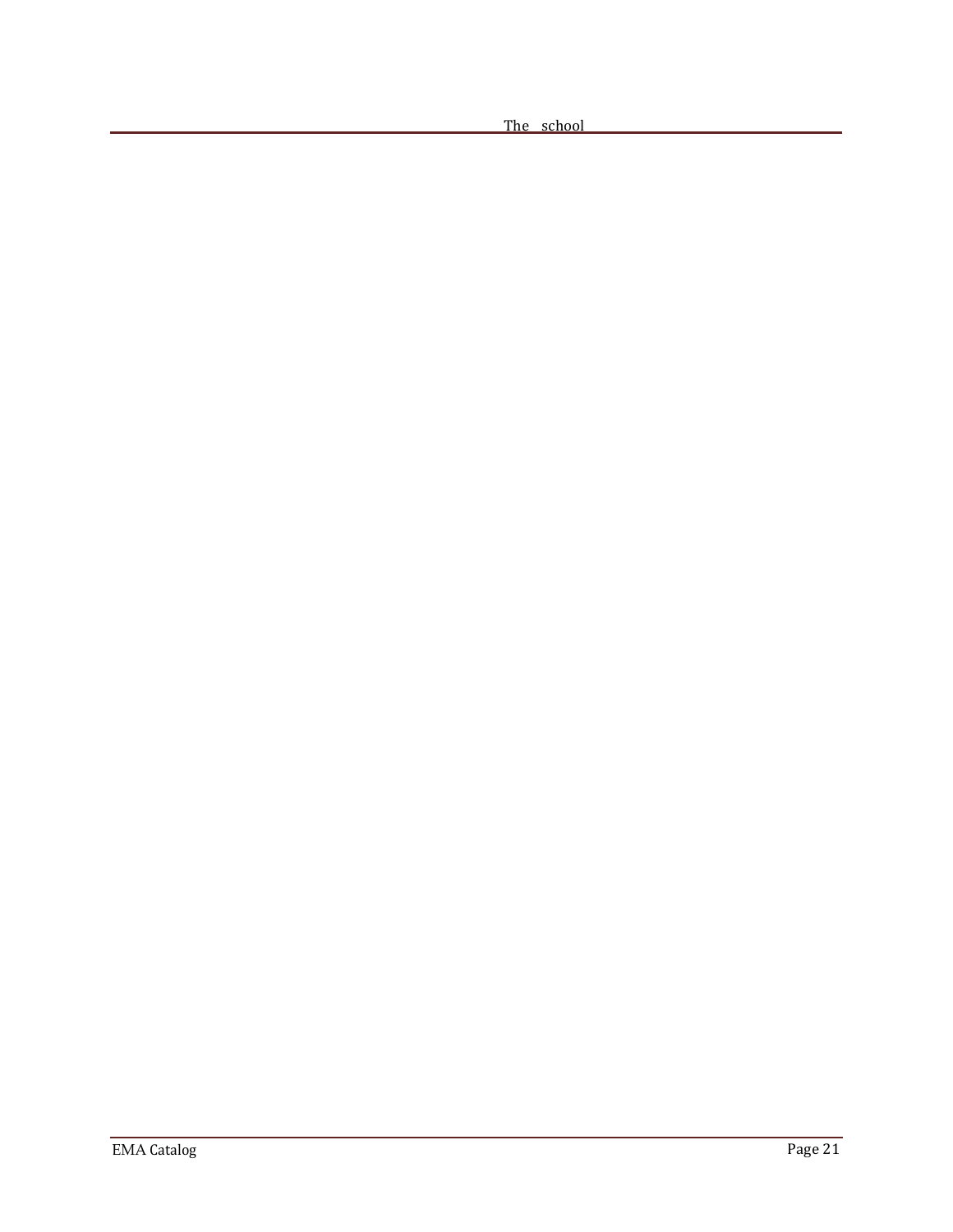personnel may also choose to open late or close the school early in this situation. If there is any doubt, students may call the school. Please note that cancellation of day classes does not automatically extend to the evening program.

#### **Catalog Statement**

This catalog is not a contract. The contractual agreement made at EMA with students is in the form of an Enrollment Contract. This catalog is published once a year, with frequently updated supplements.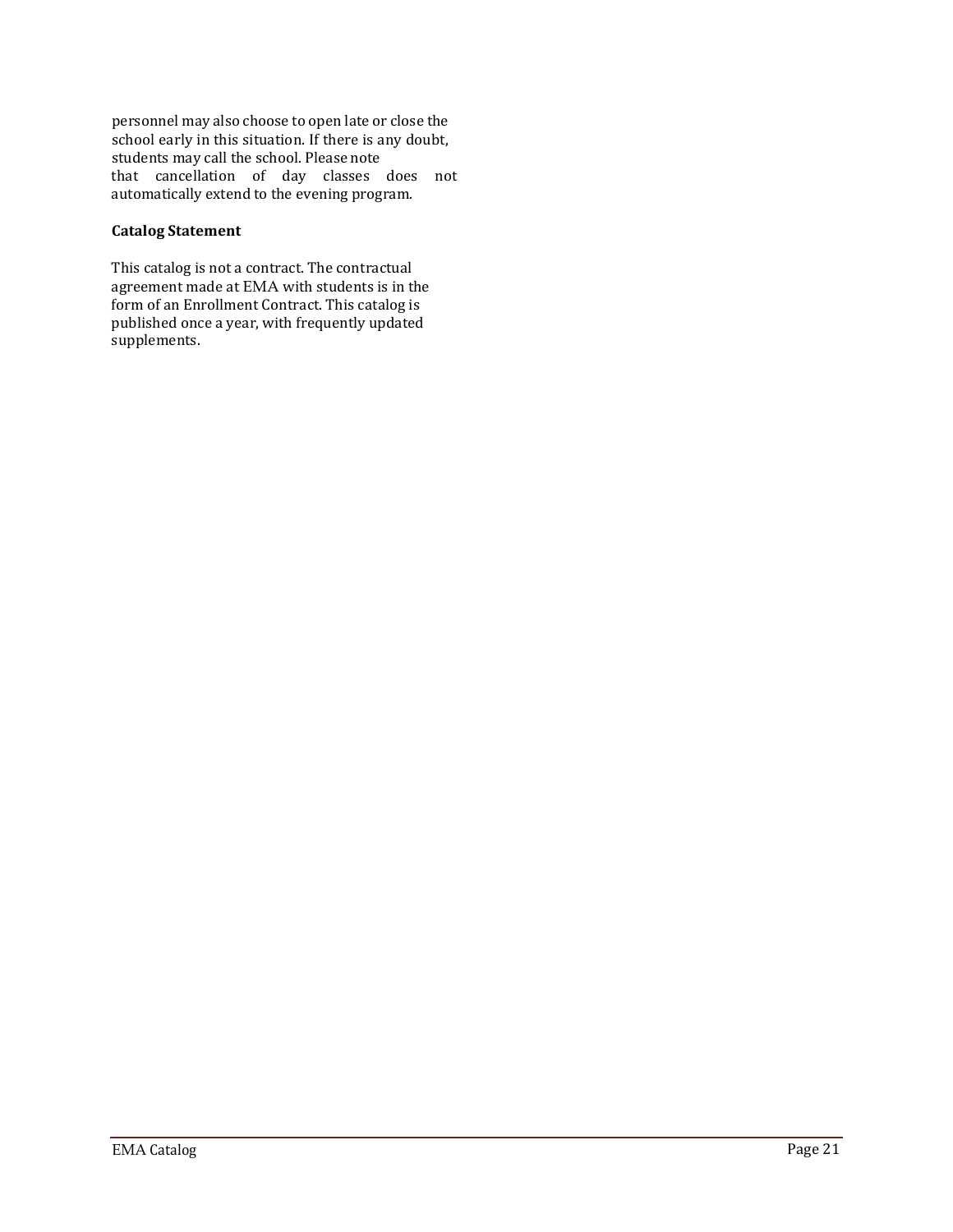### **Academic Programs**

### **Vocational English Language Program**

#### **Program Description:**

The Vocational English Language Program is designed to help students with health care backgrounds develop English skills they need for the college classroom and/or professional workplace. The school utilizes a placement test to determine the student's existing skills and places students accordingly. The program stresses the development of listening, speaking, reading and writing skills and incorporates elements of the American culture.

Instruction is interactive, encouraging students to practice English through a variety of activities.

#### **Program Objectives:**

- **To provide instruction to each VELP** student in listening, speaking, reading, andwriting.
- To familiarize the VELP student with the varied cultures and customs of the United States while promoting their own ethnic pride through cultural diversity and sensitivity.
- **To help the VELP student learn and** understand the social paradigms of school and community and to use the appropriate language and behavior to communicate and interact successfully within those paradigms.
- To communicate consistently with mainstream teachers, school administrators, and support staff to address the learning and emotionalneeds of VELP students in a holisticmanner.

#### **Vocational English Language Program Curriculum**

| <b>Course Number</b> | <b>Course Title</b>                   | <b>Hours</b> |  |
|----------------------|---------------------------------------|--------------|--|
| <b>VELP 1001</b>     | Beginner                              | 200          |  |
| <b>VELP 2001</b>     | Low Intermediate                      | 200          |  |
| <b>VELP 2002</b>     | Intermediate                          | 200          |  |
| <b>VELP 3001</b>     | Low Advanced                          | 200          |  |
| <b>VELP 3002</b>     | Advanced                              | 200          |  |
| <b>VELP 4001</b>     | <b>English For Health Professions</b> | 200          |  |
| <b>Total Hours</b>   |                                       | 1200         |  |

#### **Vocational English Language Program**

#### **Course Descriptions**

#### *VELP 1001 – Beginner* **200 hours**

Designed for students who have limited experience with English. Introductory course focuses on basic understanding of English through integrated reading, writing, and speaking/listening activities. Students develop fluency in English through personal narrative and information sharing assignments. Prerequisites: Placement test

### *VELP 2001 – Low Intermediate*

**200 hours** Designed for intermediate level students. Focuses on development of abilities in reading, writing, speaking, and listening in an integrated approach. Classroom discussion of readings used to develop students' confidence in their understanding and expression of English. Students develop composition skills, focusing primarily on personal narrative and opinion pieces. Prerequisites: Placement test or VELP 1001

#### *VELP 2002 – Intermediate* **200 hours**

Designed for intermediate level students. Focuses on development of abilities in reading, writing, speaking, and listening in an integrated approach. More focus on improving speaking, pronunciation, and listening skills for conversational and academic English. Students build vocabulary and develop fluency by discussing various topics of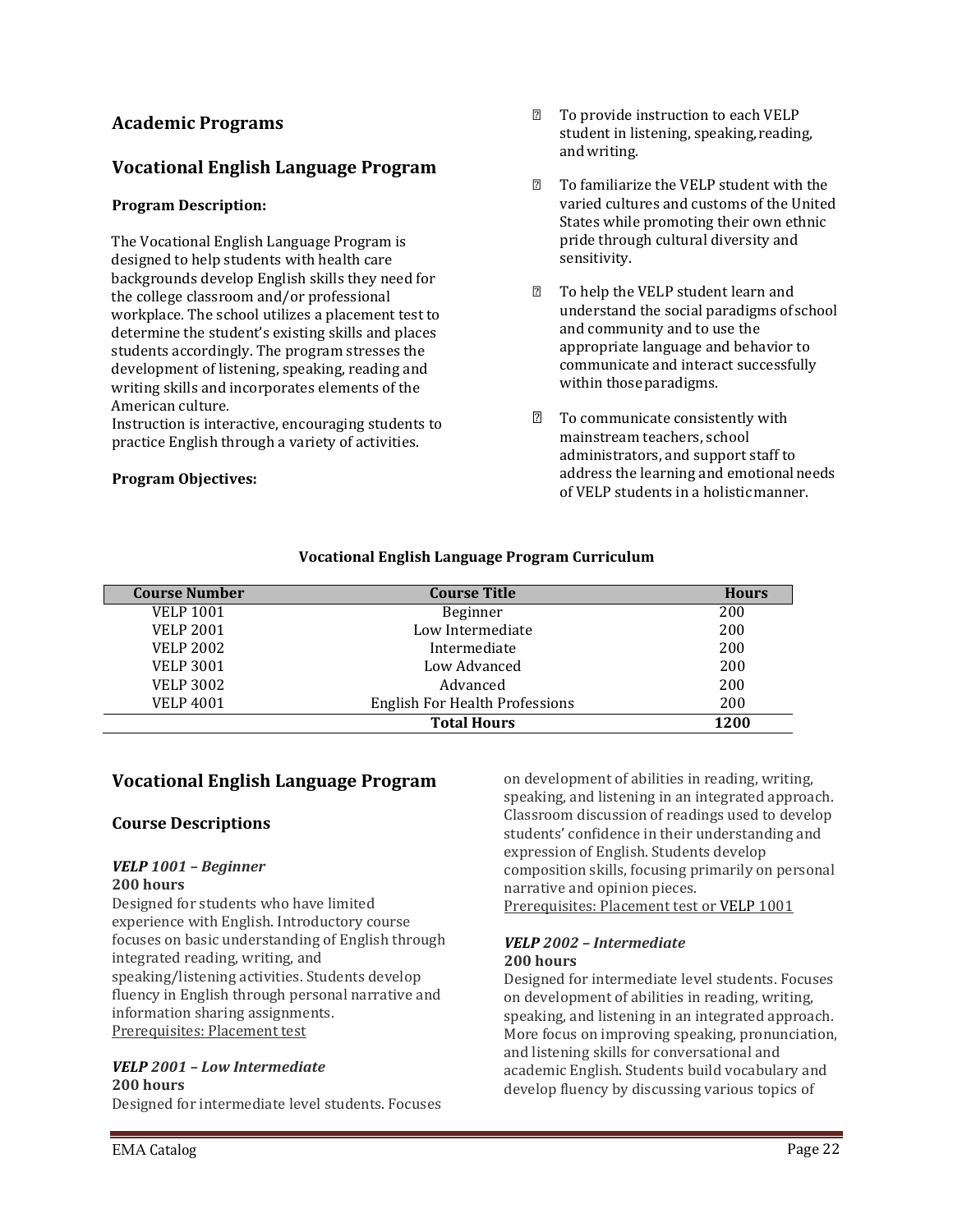interest. Activities may include listening to podcasts and videos, participating in discussions and role plays, and giving presentations Prerequisites: Placement test or VELP 2001

#### *VELP 3001 – Low Advanced* **200 hours**

Designed for advanced level students. Focuses on development of abilities in academic reading, writing, speaking and listening needed for health care career and higher level college courses. Students evaluate and analyze course readings and learn to incorporate readings as sources in their academic writing. Students produce a portfolio including essays and a reading journal. Prerequisites: Placement test or VELP 2002

#### *VELP 3002 – Advanced* **200 hours**

Intended for advanced students. Focuses on understanding and using advanced grammatical structures in context. Students develop an understanding of their own grammatical problems and how to edit their own writing for correctness. Areas to be covered include verb forms, complex sentences and parallel structure. Prerequisites: Placement test or VELP 3001

#### *VELP 4001 – English for Health Professions* **200 hours**

An advanced‐level course designed for students who wish to improve their English skills before applying to health‐related programs such as Nursing, Medical Assistant, and Massage Therapy. Students will learn the language and culture of healthcare while practicing English skills that are specific to this field Prerequisites: VELP 3002